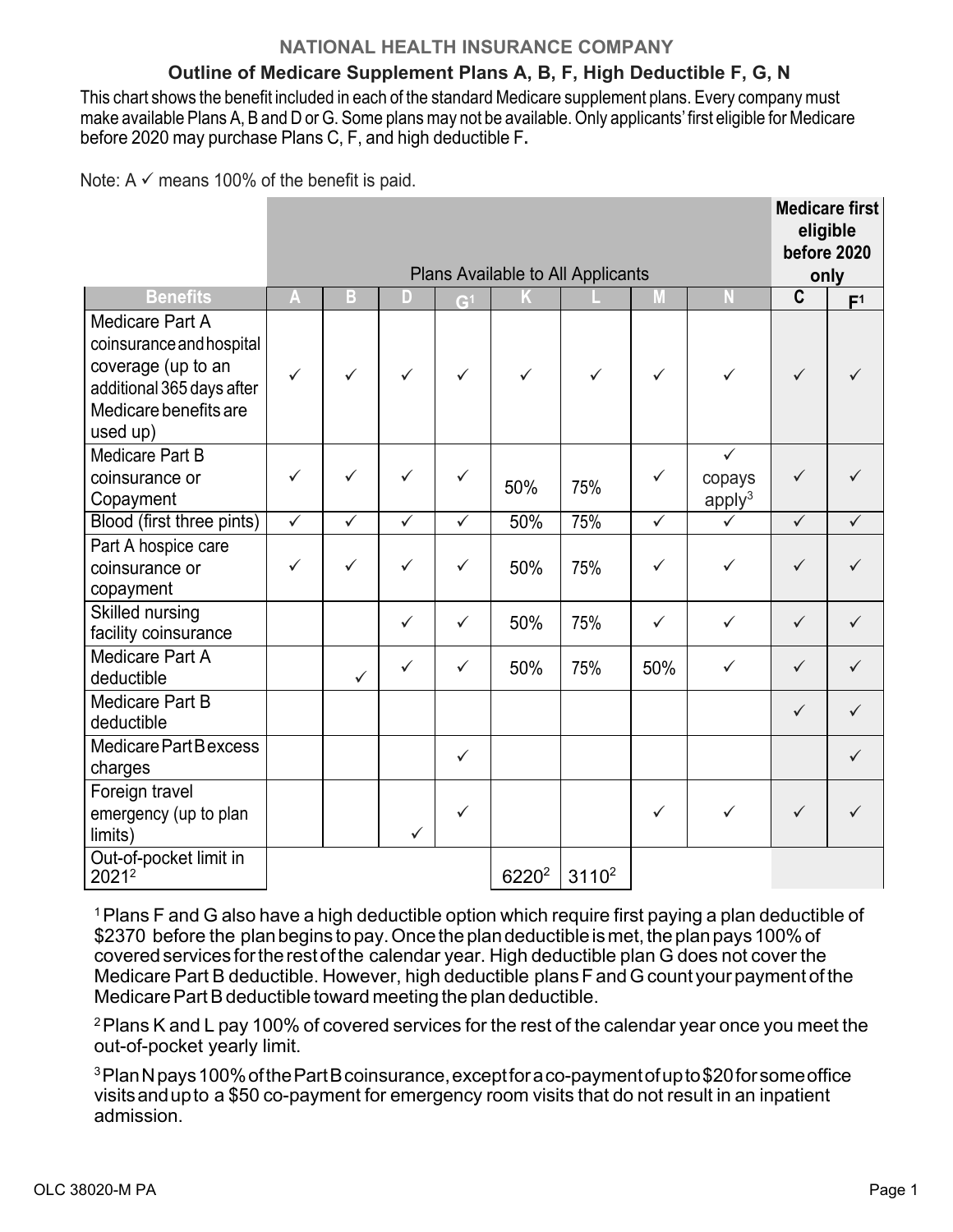#### NATIONAL HEALTH INSURANCE COMPANY Medicare Supplement Policy 2010 Standardized Plan A Attained Age Premium Rates Rates Effective Upon Approval

|          | Preferred |         |          |         | Standard |         |          |         |
|----------|-----------|---------|----------|---------|----------|---------|----------|---------|
| Attained |           | Female  | Male     |         | Female   |         | Male     |         |
| Age      | Annual    | Monthly | Annual   | Monthly | Annual   | Monthly | Annual   | Monthly |
| $0 - 64$ | 1,377.54  | 114.80  | 1,556.89 | 129.74  | 1,583.82 | 131.98  | 1,789.45 | 149.12  |
| 65       | 1,377.54  | 114.80  | 1,556.89 | 129.74  | 1,583.82 | 131.98  | 1,789.45 | 149.12  |
| 66       | 1,377.54  | 114.80  | 1,556.89 | 129.74  | 1,583.82 | 131.98  | 1,789.45 | 149.12  |
| 67       | 1,377.54  | 114.80  | 1,556.89 | 129.74  | 1,583.82 | 131.98  | 1,789.45 | 149.12  |
| 68       | 1,377.54  | 114.80  | 1,556.89 | 129.74  | 1,583.82 | 131.98  | 1,789.45 | 149.12  |
| 69       | 1,420.66  | 118.39  | 1,605.01 | 133.75  | 1,632.76 | 136.06  | 1,844.44 | 153.70  |
| 70       | 1,464.94  | 122.08  | 1,655.41 | 137.95  | 1,684.04 | 140.34  | 1,902.87 | 158.57  |
| $71\,$   | 1,509.23  | 125.77  | 1,705.82 | 142.15  | 1,735.32 | 144.61  | 1,960.15 | 163.35  |
| 72       | 1,554.68  | 129.56  | 1,756.23 | 146.35  | 1,786.60 | 148.88  | 2,018.57 | 168.21  |
| 73       | 1,601.30  | 133.44  | 1,808.93 | 150.74  | 1,840.21 | 153.35  | 2,079.29 | 173.27  |
| 74       | 1,649.08  | 137.42  | 1,862.77 | 155.23  | 1,894.99 | 157.92  | 2,141.16 | 178.43  |
| 75       | 1,698.03  | 141.50  | 1,918.91 | 159.91  | 1,952.09 | 162.67  | 2,205.31 | 183.78  |
| 76       | 1,749.31  | 145.78  | 1,976.19 | 164.68  | 2,010.36 | 167.53  | 2,271.76 | 189.31  |
| 77       | 1,801.75  | 150.15  | 2,035.76 | 169.65  | 2,070.97 | 172.58  | 2,340.49 | 195.04  |
| 78       | 1,855.36  | 154.61  | 2,096.48 | 174.71  | 2,132.73 | 177.73  | 2,409.23 | 200.77  |
| 79       | 1,911.30  | 159.28  | 2,159.49 | 179.96  | 2,196.83 | 183.07  | 2,482.55 | 206.88  |
| 80       | 1,968.41  | 164.03  | 2,223.64 | 185.30  | 2,262.10 | 188.51  | 2,555.87 | 212.99  |
| 81       | 2,027.84  | 168.99  | 2,291.23 | 190.94  | 2,330.86 | 194.24  | 2,633.77 | 219.48  |
| 82       | 2,088.45  | 174.04  | 2,359.97 | 196.66  | 2,400.78 | 200.07  | 2,712.82 | 226.07  |
| 83       | 2,149.05  | 179.09  | 2,428.71 | 202.39  | 2,470.71 | 205.89  | 2,791.87 | 232.66  |
| 84       | 2,209.65  | 184.14  | 2,496.30 | 208.02  | 2,539.47 | 211.62  | 2,869.77 | 239.15  |
| 85       | 2,269.09  | 189.09  | 2,563.89 | 213.66  | 2,608.23 | 217.35  | 2,946.52 | 245.54  |
| 86       | 2,328.53  | 194.04  | 2,631.48 | 219.29  | 2,676.99 | 223.08  | 3,024.43 | 252.04  |
| 87       | 2,386.80  | 198.90  | 2,696.78 | 224.73  | 2,743.42 | 228.62  | 3,100.04 | 258.34  |
| 88       | 2,446.23  | 203.85  | 2,764.37 | 230.36  | 2,812.18 | 234.35  | 3,177.94 | 264.83  |
| 89       | 2,506.84  | 208.90  | 2,831.96 | 236.00  | 2,880.94 | 240.08  | 3,254.69 | 271.22  |
| 90       | 2,569.77  | 214.15  | 2,902.99 | 241.92  | 2,953.19 | 246.10  | 3,337.18 | 278.10  |
| 91       | 2,633.87  | 219.49  | 2,976.31 | 248.03  | 3,027.78 | 252.32  | 3,420.81 | 285.07  |
| 92       | 2,700.30  | 225.02  | 3,050.77 | 254.23  | 3,103.53 | 258.63  | 3,506.73 | 292.23  |
| 93       | 2,767.89  | 230.66  | 3,127.53 | 260.63  | 3,181.62 | 265.14  | 3,594.94 | 299.58  |
| 94       | 2,836.65  | 236.39  | 3,205.43 | 267.12  | 3,260.87 | 271.74  | 3,684.30 | 307.03  |
| 95       | 2,907.74  | 242.31  | 3,285.63 | 273.80  | 3,342.45 | 278.54  | 3,777.10 | 314.76  |
| 96       | 2,980.00  | 248.33  | 3,366.96 | 280.58  | 3,425.19 | 285.43  | 3,869.89 | 322.49  |
| 97       | 3,054.59  | 254.55  | 3,451.74 | 287.64  | 3,511.43 | 292.62  | 3,967.27 | 330.61  |
| 98       | 3,131.51  | 260.96  | 3,538.81 | 294.90  | 3,600.01 | 300.00  | 4,068.08 | 339.01  |
| $99+$    | 3,209.59  | 267.47  | 3,627.02 | 302.25  | 3,689.75 | 307.48  | 4,168.90 | 347.41  |

### **Rate Calculator**

#### **Monthly Rate**

A - Monthly Rate (use table above)

B - Area Factor (see area factors below)

C - Input Household Discount (1.0 if not applicable, 0.93 if discount applies)

D - Calculate Monthly Rate (rounded to the nearest penny) D=A\*B\*C

#### **Quarterly, Semi-Annual, or Annual Rate**

- E Input Modal Factor (Quarterly multiply by 3, Semi-Annual multiply by 6, Annual multiply by 12)
- F Calculate Final Modal Billing Rate (rounded to the nearest penny) F Calculate Final Modal Billing Rate (rounded to the nearest penny)

Household Discount: 7% There is no modal loading. The rates above do not include a one time \$25 policy fee.

Area Factors:





| Factoi |  |
|--------|--|
| 1 36   |  |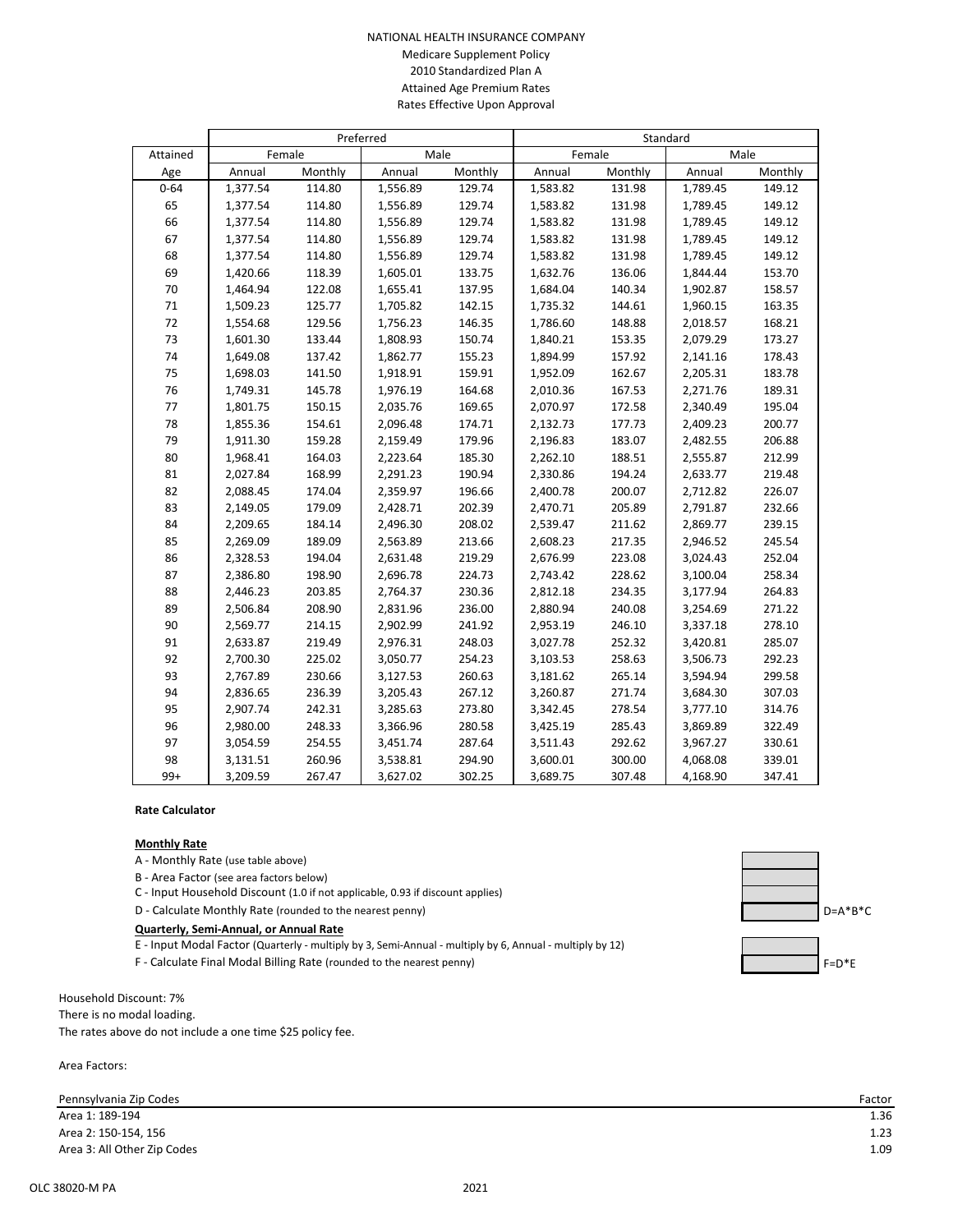#### NATIONAL HEALTH INSURANCE COMPANY Medicare Supplement Policy 2010 Standardized Plan B Attained Age Premium Rates Rates Effective Upon Approval

|          | Preferred |         |          |         | Standard |         |          |         |
|----------|-----------|---------|----------|---------|----------|---------|----------|---------|
| Attained |           | Female  |          | Male    | Female   |         | Male     |         |
| Age      | Annual    | Monthly | Annual   | Monthly | Annual   | Monthly | Annual   | Monthly |
| $0 - 64$ | 1,392.06  | 116.00  | 1,573.04 | 131.09  | 1,600.24 | 133.35  | 1,808.04 | 150.67  |
| 65       | 1,392.06  | 116.00  | 1,573.04 | 131.09  | 1,600.24 | 133.35  | 1,808.04 | 150.67  |
| 66       | 1,392.06  | 116.00  | 1,573.04 | 131.09  | 1,600.24 | 133.35  | 1,808.04 | 150.67  |
| 67       | 1,392.06  | 116.00  | 1,573.04 | 131.09  | 1,600.24 | 133.35  | 1,808.04 | 150.67  |
| 68       | 1,392.06  | 116.00  | 1,573.04 | 131.09  | 1,600.24 | 133.35  | 1,808.04 | 150.67  |
| 69       | 1,434.38  | 119.53  | 1,620.26 | 135.02  | 1,648.28 | 137.36  | 1,862.01 | 155.17  |
| 70       | 1,478.99  | 123.25  | 1,670.86 | 139.24  | 1,699.76 | 141.65  | 1,920.48 | 160.04  |
| $71\,$   | 1,523.60  | 126.97  | 1,721.46 | 143.46  | 1,751.23 | 145.94  | 1,978.95 | 164.91  |
| 72       | 1,569.36  | 130.78  | 1,773.18 | 147.77  | 1,803.85 | 150.32  | 2,038.54 | 169.88  |
| 73       | 1,616.25  | 134.69  | 1,826.03 | 152.17  | 1,857.61 | 154.80  | 2,099.26 | 174.94  |
| 74       | 1,664.30  | 138.69  | 1,880.00 | 156.67  | 1,912.51 | 159.38  | 2,161.10 | 180.09  |
| 75       | 1,714.63  | 142.89  | 1,937.34 | 161.44  | 1,970.85 | 164.24  | 2,226.31 | 185.53  |
| 76       | 1,766.10  | 147.17  | 1,995.81 | 166.32  | 2,030.33 | 169.19  | 2,293.78 | 191.15  |
| 77       | 1,818.72  | 151.56  | 2,055.40 | 171.28  | 2,090.95 | 174.25  | 2,362.37 | 196.86  |
| 78       | 1,873.62  | 156.14  | 2,117.25 | 176.44  | 2,153.86 | 179.49  | 2,433.20 | 202.77  |
| 79       | 1,929.67  | 160.81  | 2,180.21 | 181.68  | 2,217.92 | 184.83  | 2,506.29 | 208.86  |
| 80       | 1,988.00  | 165.67  | 2,246.55 | 187.21  | 2,285.40 | 190.45  | 2,582.75 | 215.23  |
| 81       | 2,047.48  | 170.62  | 2,312.89 | 192.74  | 2,352.89 | 196.07  | 2,658.08 | 221.51  |
| 82       | 2,109.25  | 175.77  | 2,383.73 | 198.64  | 2,424.95 | 202.08  | 2,740.16 | 228.35  |
| 83       | 2,171.02  | 180.92  | 2,453.44 | 204.45  | 2,495.87 | 207.99  | 2,820.00 | 235.00  |
| 84       | 2,231.64  | 185.97  | 2,522.03 | 210.17  | 2,565.65 | 213.80  | 2,898.70 | 241.56  |
| 85       | 2,292.27  | 191.02  | 2,589.49 | 215.79  | 2,634.28 | 219.52  | 2,976.29 | 248.02  |
| 86       | 2,351.75  | 195.98  | 2,656.96 | 221.41  | 2,702.91 | 225.24  | 3,053.87 | 254.49  |
| 87       | 2,411.23  | 200.94  | 2,724.42 | 227.04  | 2,771.54 | 230.96  | 3,131.46 | 260.96  |
| 88       | 2,471.85  | 205.99  | 2,793.01 | 232.75  | 2,841.31 | 236.78  | 3,210.16 | 267.51  |
| 89       | 2,532.48  | 211.04  | 2,861.60 | 238.47  | 2,911.09 | 242.59  | 3,288.87 | 274.07  |
| 90       | 2,596.53  | 216.38  | 2,933.56 | 244.46  | 2,984.29 | 248.69  | 3,372.08 | 281.01  |
| 91       | 2,661.73  | 221.81  | 3,007.77 | 250.65  | 3,059.79 | 254.98  | 3,457.53 | 288.13  |
| 92       | 2,728.07  | 227.34  | 3,081.98 | 256.83  | 3,135.28 | 261.27  | 3,542.99 | 295.25  |
| 93       | 2,796.70  | 233.06  | 3,159.57 | 263.30  | 3,214.21 | 267.85  | 3,631.81 | 302.65  |
| 94       | 2,865.33  | 238.78  | 3,237.15 | 269.76  | 3,293.13 | 274.43  | 3,720.64 | 310.05  |
| 95       | 2,937.40  | 244.78  | 3,319.23 | 276.60  | 3,376.63 | 281.39  | 3,815.09 | 317.92  |
| 96       | 3,010.60  | 250.88  | 3,401.31 | 283.44  | 3,460.13 | 288.34  | 3,909.54 | 325.80  |
| 97       | 3,084.95  | 257.08  | 3,485.64 | 290.47  | 3,545.92 | 295.49  | 4,006.24 | 333.85  |
| 98       | 3,161.59  | 263.47  | 3,572.22 | 297.68  | 3,634.00 | 302.83  | 4,106.31 | 342.19  |
| $99+$    | 3,241.66  | 270.14  | 3,662.17 | 305.18  | 3,725.51 | 310.46  | 4,209.76 | 350.81  |

### **Rate Calculator**

#### **Monthly Rate**

A - Monthly Rate (use table above)

B - Area Factor (see area factors below)

C - Input Household Discount (1.0 if not applicable, 0.93 if discount applies)

D - Calculate Monthly Rate (rounded to the nearest penny) D=A\*B\*C

#### **Quarterly, Semi-Annual, or Annual Rate**

- E Input Modal Factor (Quarterly multiply by 3, Semi-Annual multiply by 6, Annual multiply by 12)
- F Calculate Final Modal Billing Rate (rounded to the nearest penny) F Calculate Final Modal Billing Rate (rounded to the nearest penny)

Household Discount: 7% There is no modal loading. The rates above do not include a one time \$25 policy fee.

Area Factors:



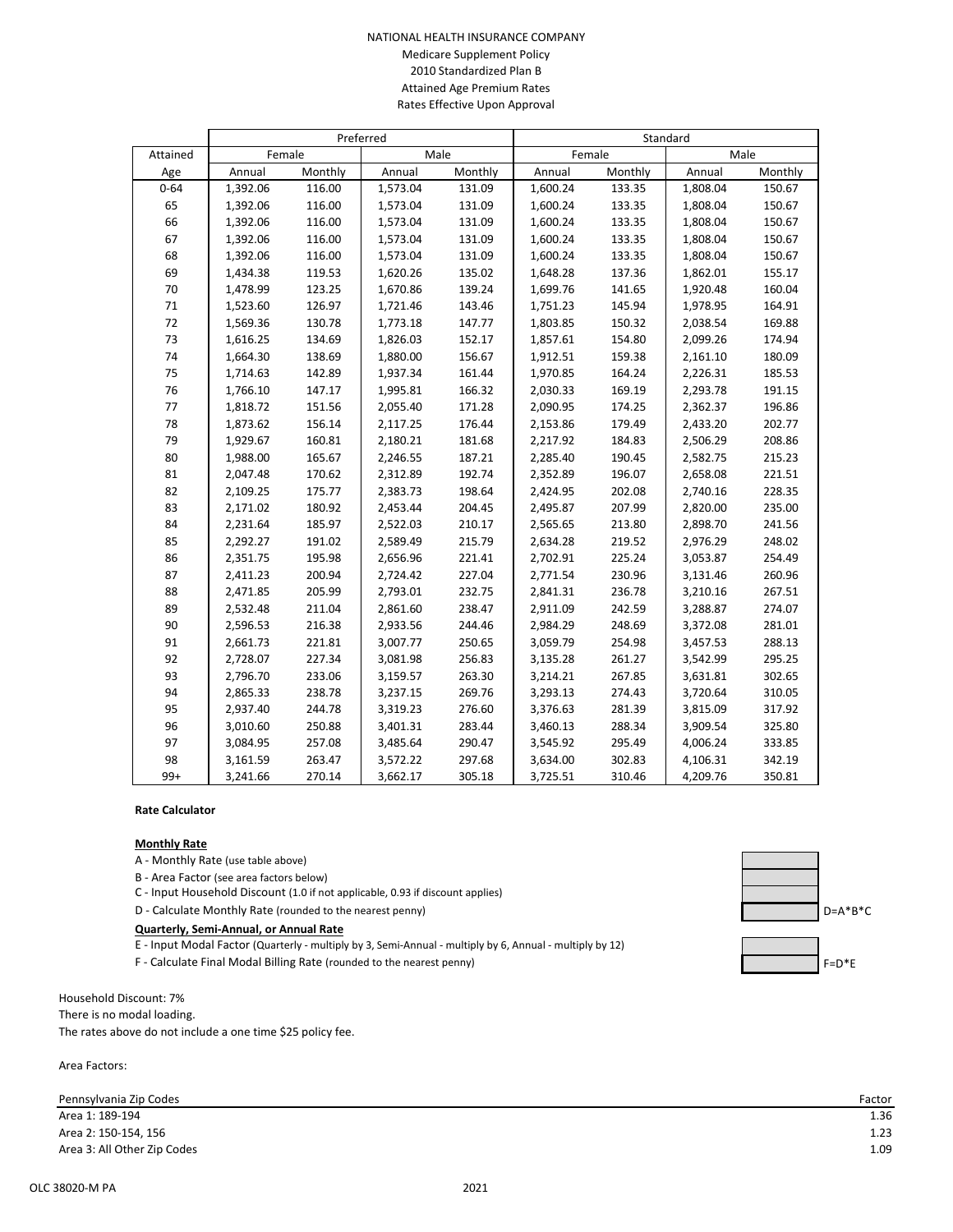#### NATIONAL HEALTH INSURANCE COMPANY Medicare Supplement Policy 2010 Standardized Plan F Attained Age Premium Rates Rates Effective Upon Approval

|          | Preferred |         |          |         | Standard |         |          |         |
|----------|-----------|---------|----------|---------|----------|---------|----------|---------|
| Attained |           | Female  |          | Male    | Female   |         | Male     |         |
| Age      | Annual    | Monthly | Annual   | Monthly | Annual   | Monthly | Annual   | Monthly |
| $0 - 64$ | 1,718.92  | 143.24  | 1,942.07 | 161.84  | 1,975.65 | 164.64  | 2,232.35 | 186.03  |
| 65       | 1,718.92  | 143.24  | 1,942.07 | 161.84  | 1,975.65 | 164.64  | 2,232.35 | 186.03  |
| 66       | 1,718.92  | 143.24  | 1,942.07 | 161.84  | 1,975.65 | 164.64  | 2,232.35 | 186.03  |
| 67       | 1,718.92  | 143.24  | 1,942.07 | 161.84  | 1,975.65 | 164.64  | 2,232.35 | 186.03  |
| 68       | 1,718.92  | 143.24  | 1,942.07 | 161.84  | 1,975.65 | 164.64  | 2,232.35 | 186.03  |
| 69       | 1,771.81  | 147.65  | 2,001.64 | 166.80  | 2,036.26 | 169.69  | 2,300.59 | 191.72  |
| 70       | 1,826.90  | 152.24  | 2,064.46 | 172.04  | 2,100.16 | 175.01  | 2,373.16 | 197.76  |
| 71       | 1,881.99  | 156.83  | 2,126.20 | 177.18  | 2,162.97 | 180.25  | 2,443.56 | 203.63  |
| 72       | 1,938.19  | 161.52  | 2,190.11 | 182.51  | 2,227.98 | 185.66  | 2,517.21 | 209.77  |
| 73       | 1,996.59  | 166.38  | 2,256.18 | 188.02  | 2,295.20 | 191.27  | 2,593.03 | 216.09  |
| 74       | 2,056.09  | 171.34  | 2,323.33 | 193.61  | 2,363.51 | 196.96  | 2,671.02 | 222.58  |
| 75       | 2,117.79  | 176.48  | 2,392.65 | 199.39  | 2,434.03 | 202.84  | 2,750.09 | 229.17  |
| 76       | 2,181.70  | 181.81  | 2,465.22 | 205.43  | 2,507.86 | 208.99  | 2,833.49 | 236.12  |
| 77       | 2,246.71  | 187.23  | 2,538.88 | 211.57  | 2,582.78 | 215.23  | 2,917.97 | 243.16  |
| 78       | 2,313.93  | 192.83  | 2,614.70 | 217.89  | 2,659.91 | 221.66  | 3,005.71 | 250.48  |
| 79       | 2,383.34  | 198.61  | 2,692.68 | 224.39  | 2,739.25 | 228.27  | 3,094.53 | 257.88  |
| 80       | 2,454.97  | 204.58  | 2,773.92 | 231.16  | 2,821.89 | 235.16  | 3,188.76 | 265.73  |
| 81       | 2,528.79  | 210.73  | 2,857.32 | 238.11  | 2,906.73 | 242.23  | 3,284.08 | 273.67  |
| 82       | 2,604.82  | 217.07  | 2,942.89 | 245.24  | 2,993.78 | 249.48  | 3,382.64 | 281.89  |
| 83       | 2,680.85  | 223.40  | 3,029.54 | 252.46  | 3,081.93 | 256.83  | 3,482.29 | 290.19  |
| 84       | 2,755.78  | 229.65  | 3,114.02 | 259.50  | 3,167.88 | 263.99  | 3,579.77 | 298.31  |
| 85       | 2,830.70  | 235.89  | 3,198.51 | 266.54  | 3,253.82 | 271.15  | 3,676.17 | 306.35  |
| 86       | 2,904.53  | 242.04  | 3,281.91 | 273.49  | 3,338.67 | 278.22  | 3,772.57 | 314.38  |
| 87       | 2,977.25  | 248.10  | 3,364.23 | 280.35  | 3,422.41 | 285.20  | 3,866.80 | 322.23  |
| 88       | 3,052.18  | 254.35  | 3,448.71 | 287.39  | 3,508.35 | 292.36  | 3,964.29 | 330.36  |
| 89       | 3,128.21  | 260.68  | 3,534.28 | 294.52  | 3,595.40 | 299.62  | 4,062.85 | 338.57  |
| 90       | 3,206.44  | 267.20  | 3,623.10 | 301.92  | 3,685.76 | 307.15  | 4,164.67 | 347.06  |
| 91       | 3,286.88  | 273.91  | 3,714.08 | 309.51  | 3,778.31 | 314.86  | 4,268.65 | 355.72  |
| 92       | 3,369.52  | 280.79  | 3,807.23 | 317.27  | 3,873.07 | 322.76  | 4,375.88 | 364.66  |
| 93       | 3,453.26  | 287.77  | 3,901.46 | 325.12  | 3,968.94 | 330.74  | 4,484.19 | 373.68  |
| 94       | 3,539.21  | 294.93  | 3,998.95 | 333.25  | 4,068.10 | 339.01  | 4,596.84 | 383.07  |
| 95       | 3,627.36  | 302.28  | 4,098.59 | 341.55  | 4,169.48 | 347.46  | 4,710.57 | 392.55  |
| 96       | 3,717.71  | 309.81  | 4,200.41 | 350.03  | 4,273.05 | 356.09  | 4,827.55 | 402.30  |
| 97       | 3,810.27  | 317.52  | 4,305.47 | 358.79  | 4,379.93 | 364.99  | 4,948.86 | 412.40  |
| 98       | 3,905.03  | 325.42  | 4,412.71 | 367.73  | 4,489.02 | 374.08  | 5,072.34 | 422.70  |
| $99+$    | 4,003.09  | 333.59  | 4,523.19 | 376.93  | 4,601.41 | 383.45  | 5,199.06 | 433.26  |

### **Rate Calculator**

#### **Monthly Rate**

A - Monthly Rate (use table above)

B - Area Factor (see area factors below)

C - Input Household Discount (1.0 if not applicable, 0.93 if discount applies)

D - Calculate Monthly Rate (rounded to the nearest penny) D=A\*B\*C

#### **Quarterly, Semi-Annual, or Annual Rate**

- E Input Modal Factor (Quarterly multiply by 3, Semi-Annual multiply by 6, Annual multiply by 12)
- F Calculate Final Modal Billing Rate (rounded to the nearest penny) F Calculate Final Modal Billing Rate (rounded to the nearest penny)

Household Discount: 7% There is no modal loading. The rates above do not include a one time \$25 policy fee.

Area Factors:





| Factoi |      |
|--------|------|
|        | 1.36 |
|        |      |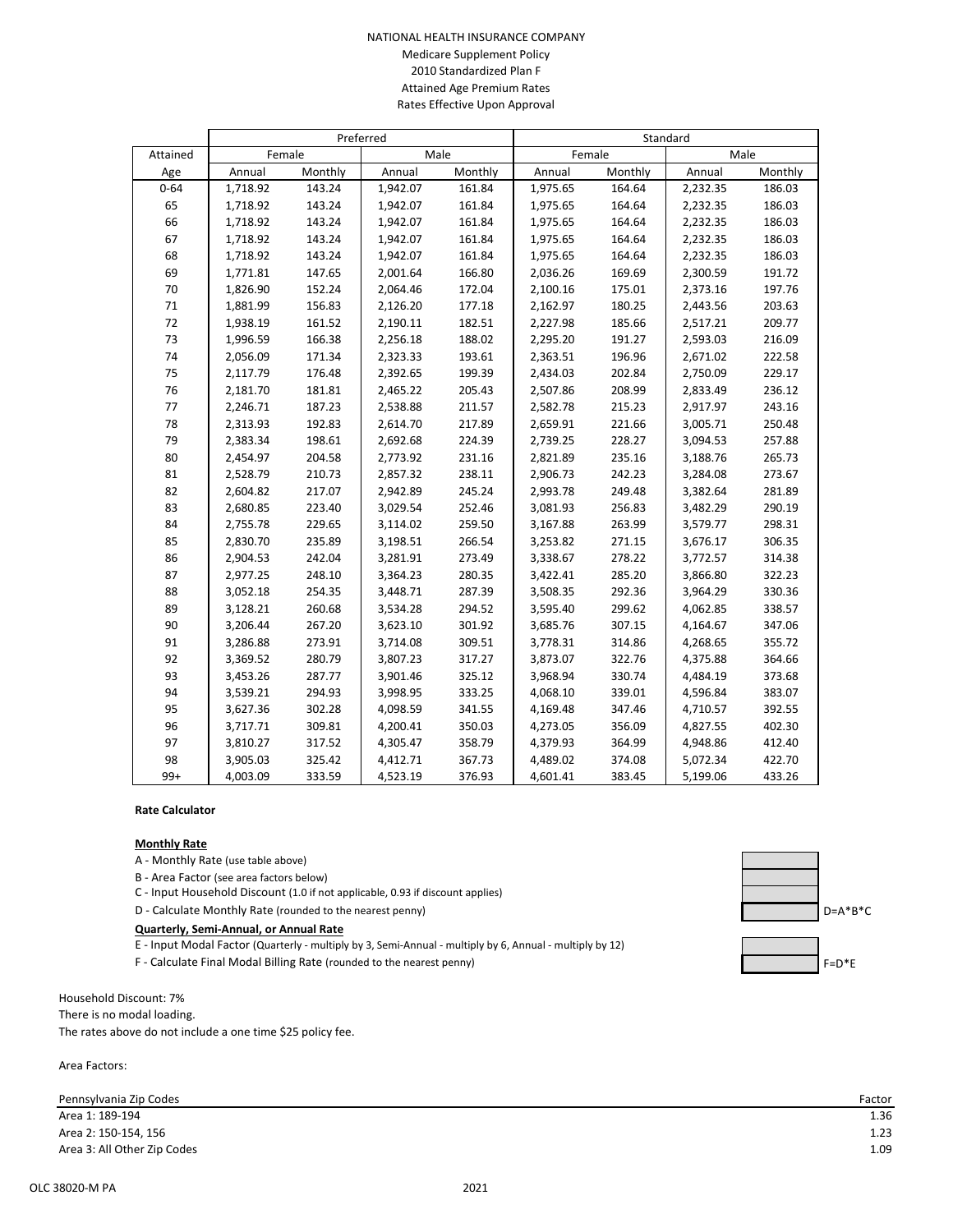#### NATIONAL HEALTH INSURANCE COMPANY Medicare Supplement Policy 2010 Standardized Plan High F Attained Age Premium Rates Rates Effective Upon Approval

|          | Preferred |         |          | Standard |          |         |          |         |  |
|----------|-----------|---------|----------|----------|----------|---------|----------|---------|--|
| Attained |           | Female  | Male     |          | Female   |         |          | Male    |  |
| Age      | Annual    | Monthly | Annual   | Monthly  | Annual   | Monthly | Annual   | Monthly |  |
| $0 - 64$ | 548.54    | 45.71   | 619.43   | 51.62    | 630.14   | 52.51   | 711.90   | 59.32   |  |
| 65       | 548.54    | 45.71   | 619.43   | 51.62    | 630.14   | 52.51   | 711.90   | 59.32   |  |
| 66       | 548.54    | 45.71   | 619.43   | 51.62    | 630.14   | 52.51   | 711.90   | 59.32   |  |
| 67       | 548.54    | 45.71   | 619.43   | 51.62    | 630.14   | 52.51   | 711.90   | 59.32   |  |
| 68       | 548.54    | 45.71   | 619.43   | 51.62    | 630.14   | 52.51   | 711.90   | 59.32   |  |
| 69       | 565.54    | 47.13   | 639.48   | 53.29    | 650.54   | 54.21   | 735.30   | 61.28   |  |
| 70       | 582.54    | 48.54   | 658.42   | 54.87    | 669.81   | 55.82   | 756.46   | 63.04   |  |
| $71\,$   | 599.54    | 49.96   | 677.36   | 56.45    | 689.08   | 57.42   | 778.75   | 64.90   |  |
| 72       | 617.68    | 51.47   | 697.42   | 58.12    | 709.48   | 59.12   | 802.14   | 66.84   |  |
| 73       | 635.81    | 52.98   | 718.58   | 59.88    | 731.01   | 60.92   | 825.54   | 68.80   |  |
| 74       | 655.08    | 54.59   | 739.75   | 61.65    | 752.55   | 62.71   | 850.05   | 70.84   |  |
| 75       | 674.34    | 56.20   | 762.03   | 63.50    | 775.21   | 64.60   | 875.67   | 72.97   |  |
| 76       | 694.74    | 57.90   | 785.43   | 65.45    | 799.01   | 66.58   | 902.41   | 75.20   |  |
| 77       | 715.15    | 59.60   | 807.71   | 67.31    | 821.68   | 68.47   | 928.03   | 77.34   |  |
| 78       | 736.68    | 61.39   | 832.22   | 69.35    | 846.61   | 70.55   | 957.00   | 79.75   |  |
| 79       | 759.35    | 63.28   | 857.85   | 71.49    | 872.68   | 72.72   | 985.97   | 82.16   |  |
| 80       | 782.01    | 65.17   | 883.47   | 73.62    | 898.75   | 74.90   | 1,014.93 | 84.58   |  |
| 81       | 805.81    | 67.15   | 910.21   | 75.85    | 925.95   | 77.16   | 1,046.13 | 87.18   |  |
| 82       | 829.61    | 69.13   | 936.95   | 78.08    | 953.15   | 79.43   | 1,077.32 | 89.78   |  |
| 83       | 853.41    | 71.12   | 964.80   | 80.40    | 981.48   | 81.79   | 1,108.51 | 92.38   |  |
| 84       | 877.21    | 73.10   | 991.54   | 82.63    | 1,008.68 | 84.06   | 1,139.71 | 94.98   |  |
| 85       | 901.01    | 75.08   | 1,018.27 | 84.86    | 1,035.88 | 86.32   | 1,170.90 | 97.58   |  |
| 86       | 924.82    | 77.07   | 1,045.01 | 87.08    | 1,063.08 | 88.59   | 1,200.98 | 100.08  |  |
| 87       | 947.48    | 78.96   | 1,070.64 | 89.22    | 1,089.15 | 90.76   | 1,231.06 | 102.59  |  |
| 88       | 971.28    | 80.94   | 1,097.37 | 91.45    | 1,116.35 | 93.03   | 1,261.14 | 105.10  |  |
| 89       | 995.08    | 82.92   | 1,124.11 | 93.68    | 1,143.55 | 95.30   | 1,292.34 | 107.70  |  |
| 90       | 1,020.02  | 85.00   | 1,151.96 | 96.00    | 1,171.89 | 97.66   | 1,324.65 | 110.39  |  |
| 91       | 1,046.08  | 87.17   | 1,182.04 | 98.50    | 1,202.49 | 100.21  | 1,359.18 | 113.26  |  |
| 92       | 1,072.15  | 89.35   | 1,211.01 | 100.92   | 1,231.95 | 102.66  | 1,391.49 | 115.96  |  |
| 93       | 1,099.35  | 91.61   | 1,242.20 | 103.52   | 1,263.69 | 105.31  | 1,428.26 | 119.02  |  |
| 94       | 1,126.55  | 93.88   | 1,273.40 | 106.12   | 1,295.42 | 107.95  | 1,463.91 | 121.99  |  |
| 95       | 1,154.89  | 96.24   | 1,304.59 | 108.72   | 1,327.16 | 110.60  | 1,499.56 | 124.96  |  |
| 96       | 1,183.22  | 98.60   | 1,336.90 | 111.41   | 1,360.02 | 113.34  | 1,536.32 | 128.03  |  |
| 97       | 1,212.69  | 101.06  | 1,370.32 | 114.19   | 1,394.02 | 116.17  | 1,575.32 | 131.28  |  |
| 98       | 1,243.29  | 103.61  | 1,404.86 | 117.07   | 1,429.16 | 119.10  | 1,614.31 | 134.53  |  |
| $99+$    | 1,273.89  | 106.16  | 1,439.40 | 119.95   | 1,464.29 | 122.02  | 1,654.42 | 137.87  |  |

### **Rate Calculator**

#### **Monthly Rate**

A - Monthly Rate (use table above)

B - Area Factor (see area factors below)

C - Input Household Discount (1.0 if not applicable, 0.93 if discount applies)

D - Calculate Monthly Rate (rounded to the nearest penny) D=A\*B\*C

#### **Quarterly, Semi-Annual, or Annual Rate**

- E Input Modal Factor (Quarterly multiply by 3, Semi-Annual multiply by 6, Annual multiply by 12)
- F Calculate Final Modal Billing Rate (rounded to the nearest penny) F Calculate Final Modal Billing Rate (rounded to the nearest penny)

Household Discount: 7% There is no modal loading. The rates above do not include a one time \$25 policy fee.

Area Factors:





| Factoi |      |
|--------|------|
|        | 1.36 |
|        |      |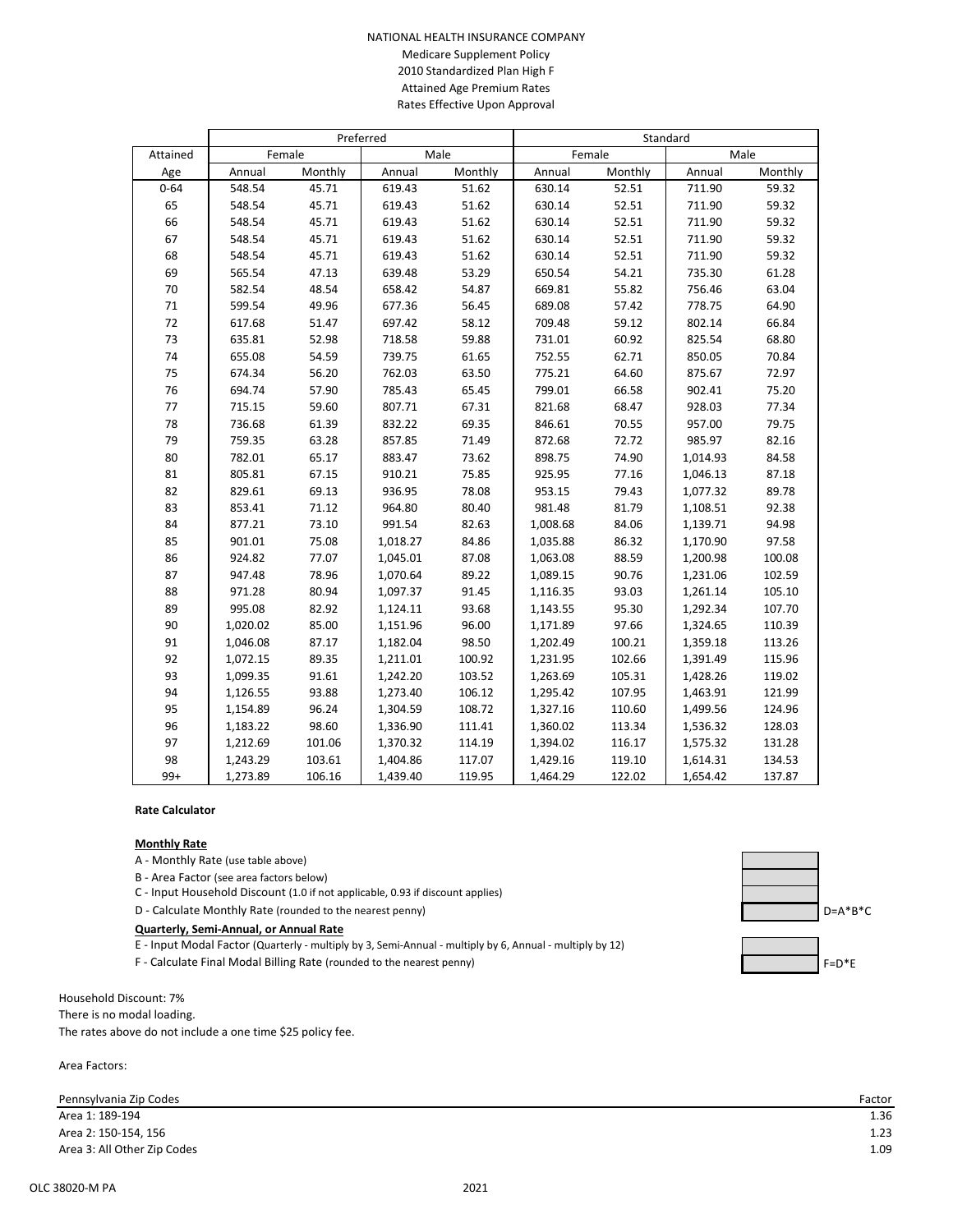#### NATIONAL HEALTH INSURANCE COMPANY Medicare Supplement Policy 2010 Standardized Plan G Attained Age Premium Rates Rates Effective Upon Approval

|          | Preferred |         |          |         | Standard |         |          |         |
|----------|-----------|---------|----------|---------|----------|---------|----------|---------|
| Attained |           | Female  |          | Male    | Female   |         | Male     |         |
| Age      | Annual    | Monthly | Annual   | Monthly | Annual   | Monthly | Annual   | Monthly |
| $0 - 64$ | 1,436.97  | 119.75  | 1,623.34 | 135.28  | 1,651.41 | 137.62  | 1,866.21 | 155.52  |
| 65       | 1,436.97  | 119.75  | 1,623.34 | 135.28  | 1,651.41 | 137.62  | 1,866.21 | 155.52  |
| 66       | 1,436.97  | 119.75  | 1,623.34 | 135.28  | 1,651.41 | 137.62  | 1,866.21 | 155.52  |
| 67       | 1,436.97  | 119.75  | 1,623.34 | 135.28  | 1,651.41 | 137.62  | 1,866.21 | 155.52  |
| 68       | 1,436.97  | 119.75  | 1,623.34 | 135.28  | 1,651.41 | 137.62  | 1,866.21 | 155.52  |
| 69       | 1,481.26  | 123.44  | 1,673.74 | 139.48  | 1,702.69 | 141.89  | 1,923.49 | 160.29  |
| 70       | 1,526.71  | 127.23  | 1,725.30 | 143.78  | 1,755.13 | 146.26  | 1,983.06 | 165.26  |
| 71       | 1,572.16  | 131.01  | 1,776.85 | 148.07  | 1,807.58 | 150.63  | 2,042.63 | 170.22  |
| 72       | 1,618.78  | 134.90  | 1,829.55 | 152.46  | 1,861.19 | 155.10  | 2,103.35 | 175.28  |
| 73       | 1,667.73  | 138.98  | 1,884.54 | 157.04  | 1,917.13 | 159.76  | 2,166.36 | 180.53  |
| 74       | 1,717.84  | 143.15  | 1,940.67 | 161.72  | 1,974.24 | 164.52  | 2,230.51 | 185.88  |
| 75       | 1,769.12  | 147.43  | 1,999.10 | 166.59  | 2,033.67 | 169.47  | 2,298.11 | 191.51  |
| 76       | 1,822.73  | 151.89  | 2,059.82 | 171.65  | 2,095.44 | 174.62  | 2,367.99 | 197.33  |
| 77       | 1,877.50  | 156.46  | 2,121.68 | 176.81  | 2,158.37 | 179.86  | 2,439.02 | 203.25  |
| 78       | 1,933.45  | 161.12  | 2,184.69 | 182.06  | 2,222.47 | 185.21  | 2,511.19 | 209.27  |
| 79       | 1,991.72  | 165.98  | 2,249.99 | 187.50  | 2,288.90 | 190.74  | 2,585.65 | 215.47  |
| 80       | 2,051.15  | 170.93  | 2,317.58 | 193.13  | 2,357.66 | 196.47  | 2,663.56 | 221.96  |
| 81       | 2,112.92  | 176.08  | 2,387.46 | 198.96  | 2,428.75 | 202.40  | 2,743.75 | 228.65  |
| 82       | 2,175.85  | 181.32  | 2,458.49 | 204.87  | 2,501.01 | 208.42  | 2,826.23 | 235.52  |
| 83       | 2,238.79  | 186.57  | 2,529.52 | 210.79  | 2,573.27 | 214.44  | 2,907.57 | 242.30  |
| 84       | 2,301.72  | 191.81  | 2,600.55 | 216.71  | 2,645.52 | 220.46  | 2,988.91 | 249.08  |
| 85       | 2,363.49  | 196.96  | 2,670.43 | 222.54  | 2,716.61 | 226.38  | 3,069.10 | 255.76  |
| 86       | 2,425.26  | 202.10  | 2,740.31 | 228.36  | 2,787.70 | 232.31  | 3,149.30 | 262.44  |
| 87       | 2,485.86  | 207.16  | 2,809.05 | 234.09  | 2,857.63 | 238.14  | 3,228.35 | 269.03  |
| 88       | 2,547.63  | 212.30  | 2,878.93 | 239.91  | 2,928.72 | 244.06  | 3,309.68 | 275.81  |
| 89       | 2,611.72  | 217.64  | 2,951.11 | 245.93  | 3,002.14 | 250.18  | 3,392.17 | 282.68  |
| 90       | 2,676.99  | 223.08  | 3,024.43 | 252.04  | 3,076.73 | 256.39  | 3,475.80 | 289.65  |
| 91       | 2,743.42  | 228.62  | 3,100.04 | 258.34  | 3,153.65 | 262.80  | 3,562.86 | 296.91  |
| 92       | 2,812.18  | 234.35  | 3,177.94 | 264.83  | 3,232.90 | 269.41  | 3,653.37 | 304.45  |
| 93       | 2,882.10  | 240.18  | 3,256.99 | 271.42  | 3,313.31 | 276.11  | 3,743.87 | 311.99  |
| 94       | 2,954.36  | 246.20  | 3,338.32 | 278.19  | 3,396.06 | 283.00  | 3,836.67 | 319.72  |
| 95       | 3,027.78  | 252.32  | 3,420.81 | 285.07  | 3,479.97 | 290.00  | 3,931.75 | 327.65  |
| 96       | 3,103.53  | 258.63  | 3,506.73 | 292.23  | 3,567.38 | 297.28  | 4,030.28 | 335.86  |
| 97       | 3,181.62  | 265.14  | 3,594.94 | 299.58  | 3,657.11 | 304.76  | 4,132.24 | 344.35  |
| 98       | 3,260.87  | 271.74  | 3,684.30 | 307.03  | 3,748.02 | 312.33  | 4,235.34 | 352.94  |
| $99+$    | 3,342.45  | 278.54  | 3,777.10 | 314.76  | 3,842.42 | 320.20  | 4,341.88 | 361.82  |

### **Rate Calculator**

#### **Monthly Rate**

A - Monthly Rate (use table above)

B - Area Factor (see area factors below)

C - Input Household Discount (1.0 if not applicable, 0.93 if discount applies)

D - Calculate Monthly Rate (rounded to the nearest penny) Department of the nearest penny D = A\*B\*C

#### **Quarterly, Semi-Annual, or Annual Rate**

- E Input Modal Factor (Quarterly multiply by 3, Semi-Annual multiply by 6, Annual multiply by 12)
- F Calculate Final Modal Billing Rate (rounded to the nearest penny) F Calculate Final Modal Billing Rate (rounded to the nearest penny)

Household Discount: 7% There is no modal loading. The rates above do not include a one time \$25 policy fee.

Area Factors:





| Factoi |      |
|--------|------|
|        | 1.36 |
|        | ົາ   |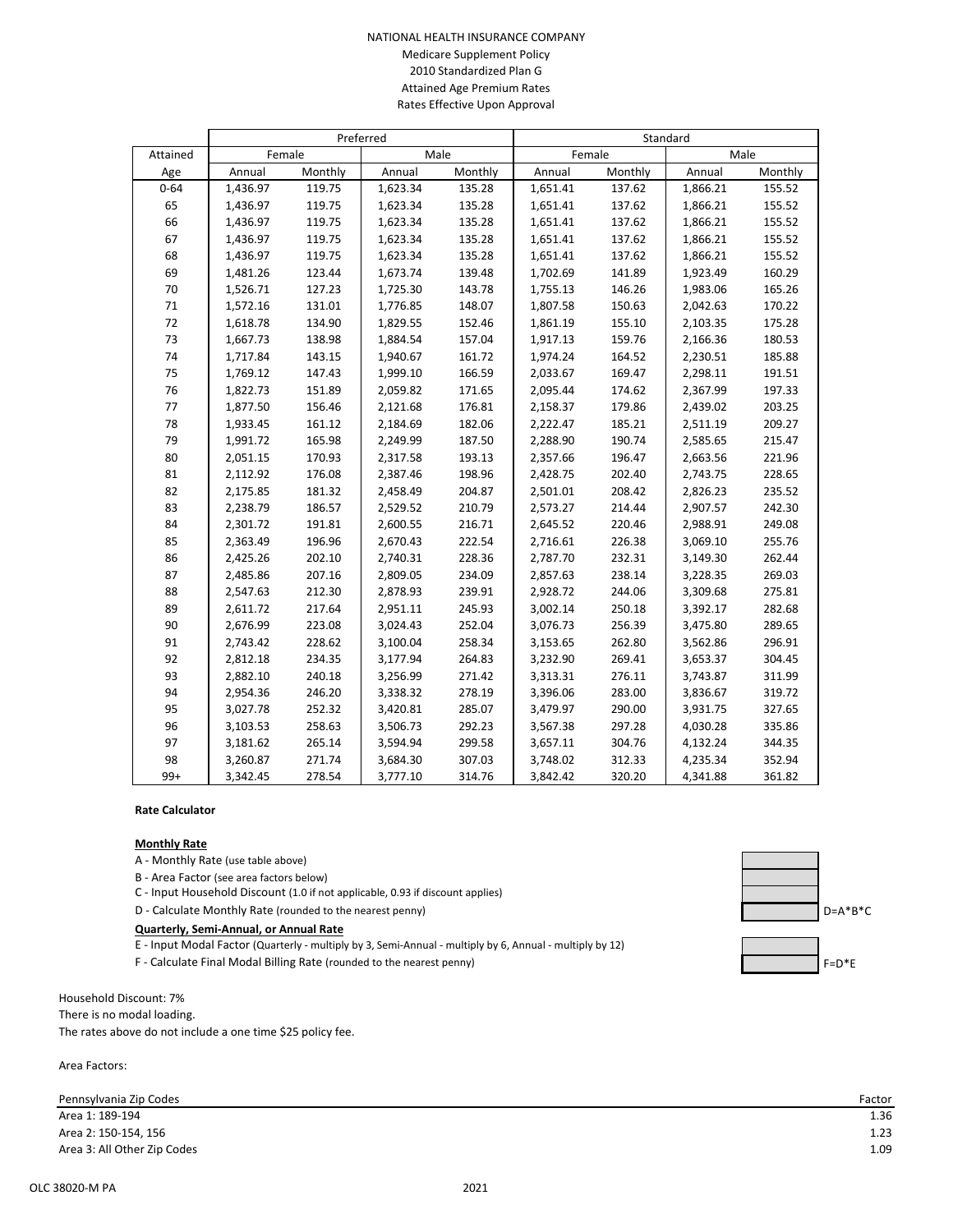#### NATIONAL HEALTH INSURANCE COMPANY Medicare Supplement Policy 2010 Standardized Plan N Attained Age Premium Rates Rates Effective Upon Approval

|          | Preferred |         |          |         | Standard |         |          |         |
|----------|-----------|---------|----------|---------|----------|---------|----------|---------|
| Attained |           | Female  | Male     |         | Female   |         | Male     |         |
| Age      | Annual    | Monthly | Annual   | Monthly | Annual   | Monthly | Annual   | Monthly |
| $0 - 64$ | 1,178.69  | 98.22   | 1,331.33 | 110.94  | 1,354.36 | 112.86  | 1,530.75 | 127.56  |
| 65       | 1,178.69  | 98.22   | 1,331.33 | 110.94  | 1,354.36 | 112.86  | 1,530.75 | 127.56  |
| 66       | 1,178.69  | 98.22   | 1,331.33 | 110.94  | 1,354.36 | 112.86  | 1,530.75 | 127.56  |
| 67       | 1,178.69  | 98.22   | 1,331.33 | 110.94  | 1,354.36 | 112.86  | 1,530.75 | 127.56  |
| 68       | 1,178.69  | 98.22   | 1,331.33 | 110.94  | 1,354.36 | 112.86  | 1,530.75 | 127.56  |
| 69       | 1,214.95  | 101.25  | 1,372.55 | 114.38  | 1,396.29 | 116.36  | 1,577.54 | 131.46  |
| 70       | 1,252.35  | 104.36  | 1,414.89 | 117.91  | 1,439.36 | 119.95  | 1,626.56 | 135.55  |
| $71\,$   | 1,289.75  | 107.48  | 1,457.22 | 121.44  | 1,482.42 | 123.54  | 1,674.47 | 139.54  |
| 72       | 1,328.29  | 110.69  | 1,500.67 | 125.06  | 1,526.63 | 127.22  | 1,724.60 | 143.72  |
| 73       | 1,367.96  | 114.00  | 1,545.24 | 128.77  | 1,571.96 | 131.00  | 1,775.85 | 147.99  |
| 74       | 1,408.76  | 117.40  | 1,592.03 | 132.67  | 1,619.56 | 134.96  | 1,830.44 | 152.54  |
| 75       | 1,450.69  | 120.89  | 1,638.82 | 136.57  | 1,667.16 | 138.93  | 1,883.92 | 156.99  |
| 76       | 1,493.76  | 124.48  | 1,687.84 | 140.65  | 1,717.03 | 143.09  | 1,939.62 | 161.64  |
| 77       | 1,539.09  | 128.26  | 1,739.09 | 144.92  | 1,769.16 | 147.43  | 1,998.67 | 166.56  |
| 78       | 1,585.56  | 132.13  | 1,791.45 | 149.29  | 1,822.43 | 151.87  | 2,058.83 | 171.57  |
| 79       | 1,633.16  | 136.10  | 1,844.92 | 153.74  | 1,876.83 | 156.40  | 2,120.10 | 176.68  |
| 80       | 1,681.89  | 140.16  | 1,900.63 | 158.39  | 1,933.50 | 161.12  | 2,184.72 | 182.06  |
| 81       | 1,732.90  | 144.41  | 1,957.45 | 163.12  | 1,991.30 | 165.94  | 2,250.45 | 187.54  |
| 82       | 1,785.03  | 148.75  | 2,016.49 | 168.04  | 2,051.37 | 170.95  | 2,317.30 | 193.11  |
| 83       | 1,837.16  | 153.10  | 2,075.54 | 172.96  | 2,111.43 | 175.95  | 2,385.26 | 198.77  |
| 84       | 1,888.16  | 157.35  | 2,133.47 | 177.79  | 2,170.37 | 180.86  | 2,452.10 | 204.34  |
| 85       | 1,939.17  | 161.60  | 2,191.41 | 182.62  | 2,229.30 | 185.78  | 2,518.95 | 209.91  |
| 86       | 1,989.03  | 165.75  | 2,247.11 | 187.26  | 2,285.97 | 190.50  | 2,582.45 | 215.20  |
| 87       | 2,038.90  | 169.91  | 2,303.93 | 191.99  | 2,343.77 | 195.31  | 2,648.18 | 220.68  |
| 88       | 2,089.90  | 174.16  | 2,361.86 | 196.82  | 2,402.71 | 200.23  | 2,715.03 | 226.25  |
| 89       | 2,142.04  | 178.50  | 2,419.79 | 201.65  | 2,461.64 | 205.14  | 2,781.87 | 231.82  |
| 90       | 2,195.30  | 182.94  | 2,479.95 | 206.66  | 2,522.84 | 210.24  | 2,850.94 | 237.58  |
| 91       | 2,249.70  | 187.48  | 2,542.34 | 211.86  | 2,586.31 | 215.53  | 2,922.24 | 243.52  |
| 92       | 2,306.37  | 192.20  | 2,605.84 | 217.15  | 2,650.91 | 220.91  | 2,995.77 | 249.65  |
| 93       | 2,364.17  | 197.01  | 2,671.58 | 222.63  | 2,717.78 | 226.48  | 3,070.42 | 255.87  |
| 94       | 2,423.11  | 201.93  | 2,737.31 | 228.11  | 2,784.65 | 232.05  | 3,146.18 | 262.18  |
| 95       | 2,483.17  | 206.93  | 2,805.27 | 233.77  | 2,853.78 | 237.82  | 3,224.16 | 268.68  |
| 96       | 2,545.51  | 212.13  | 2,876.57 | 239.71  | 2,926.31 | 243.86  | 3,306.60 | 275.55  |
| 97       | 2,608.98  | 217.42  | 2,947.87 | 245.66  | 2,998.85 | 249.90  | 3,387.93 | 282.33  |
| 98       | 2,674.71  | 222.89  | 3,022.51 | 251.88  | 3,074.78 | 256.23  | 3,473.72 | 289.48  |
| $99+$    | 2,741.58  | 228.46  | 3,097.16 | 258.10  | 3,150.72 | 262.56  | 3,559.50 | 296.62  |

### **Rate Calculator**

#### **Monthly Rate**

A - Monthly Rate (use table above)

B - Area Factor (see area factors below)

C - Input Household Discount (1.0 if not applicable, 0.93 if discount applies)

D - Calculate Monthly Rate (rounded to the nearest penny) D=A\*B\*C

#### **Quarterly, Semi-Annual, or Annual Rate**

- E Input Modal Factor (Quarterly multiply by 3, Semi-Annual multiply by 6, Annual multiply by 12)
- F Calculate Final Modal Billing Rate (rounded to the nearest penny) F Calculate Final Modal Billing Rate (rounded to the nearest penny)

Household Discount: 7% There is no modal loading. The rates above do not include a one time \$25 policy fee.

Area Factors:





| Factor |      |
|--------|------|
|        | 1.36 |
|        | 1ว:  |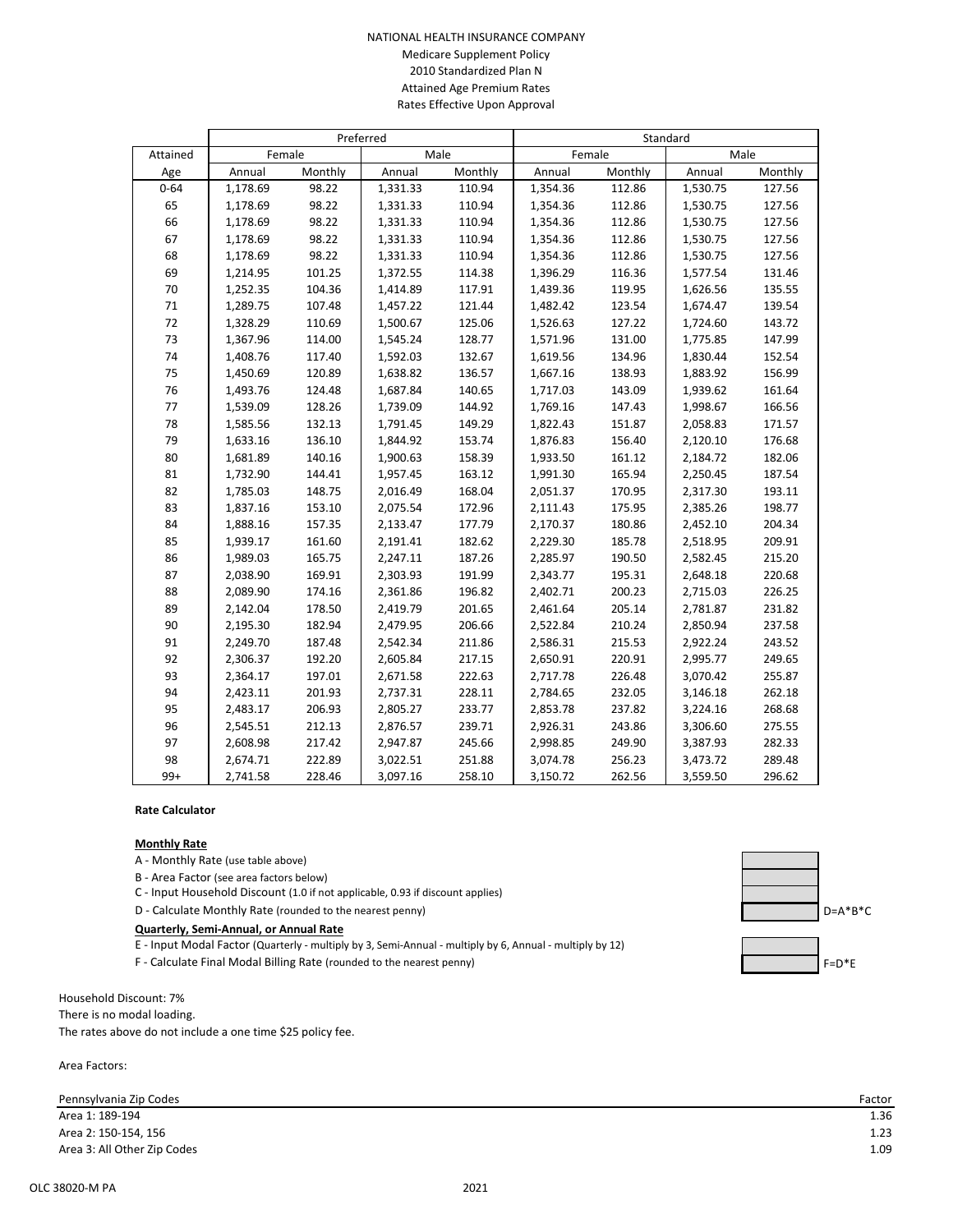### **PREMIUM INFORMATION**

We, National Health Insurance Company, can only raise your premium if we raise the premium for all policies like yours in this State. We will not change the premiums for this policy during your first year of coverage. No rate adjustment may be made on an individual basis. Also, your renewal premiums may change on a renewal date following the Effective Date of any change in the deductible and/or coinsurance amounts which you are required to pay under Medicare. Any such premium change will be based on the actuarial computations that we then use to determine the renewal premium.

## **READ YOUR POLICY VERY CAREFULLY**

This is only an outline describing your policy's most important features. The policy is your insurance contract. You must read the policy itself to understand all of the rights and duties of both you and your insurance company.

## **RIGHT TO RETURN POLICY**

If you find that you are not satisfied with your policy, you may return it to us at: PO Box 1070, Winston-Salem, NC 27102-1070. If you send the policy back to us within 30 days after you receive it, we will treat the policy as if it had never been issued, and return all of your payments.

## **POLICY REPLACEMENT**

If you are replacing another health insurance policy, do NOT cancel it until you have actually received your new policy and are sure you want to keep it.

## **NOTICE**

This policy may not fully cover all of your medical costs. Neither National Health Insurance Company nor its agents are connected with Medicare. This Outline of Coverage does not give all the details of Medicare coverage. Contact your local Social Security Office or consult *Medicare & You* for more details.

## **COMPLETE ANSWERS ARE VERY IMPORTANT**

When you fill out the application for the new policy, be sure to answer truthfully and completely all questions about your medical and health history. The company may cancel your policy and refuse to pay any claims if you leave out or falsify important medical information.

Review the application carefully before you sign it. Be certain that all information has been properly recorded.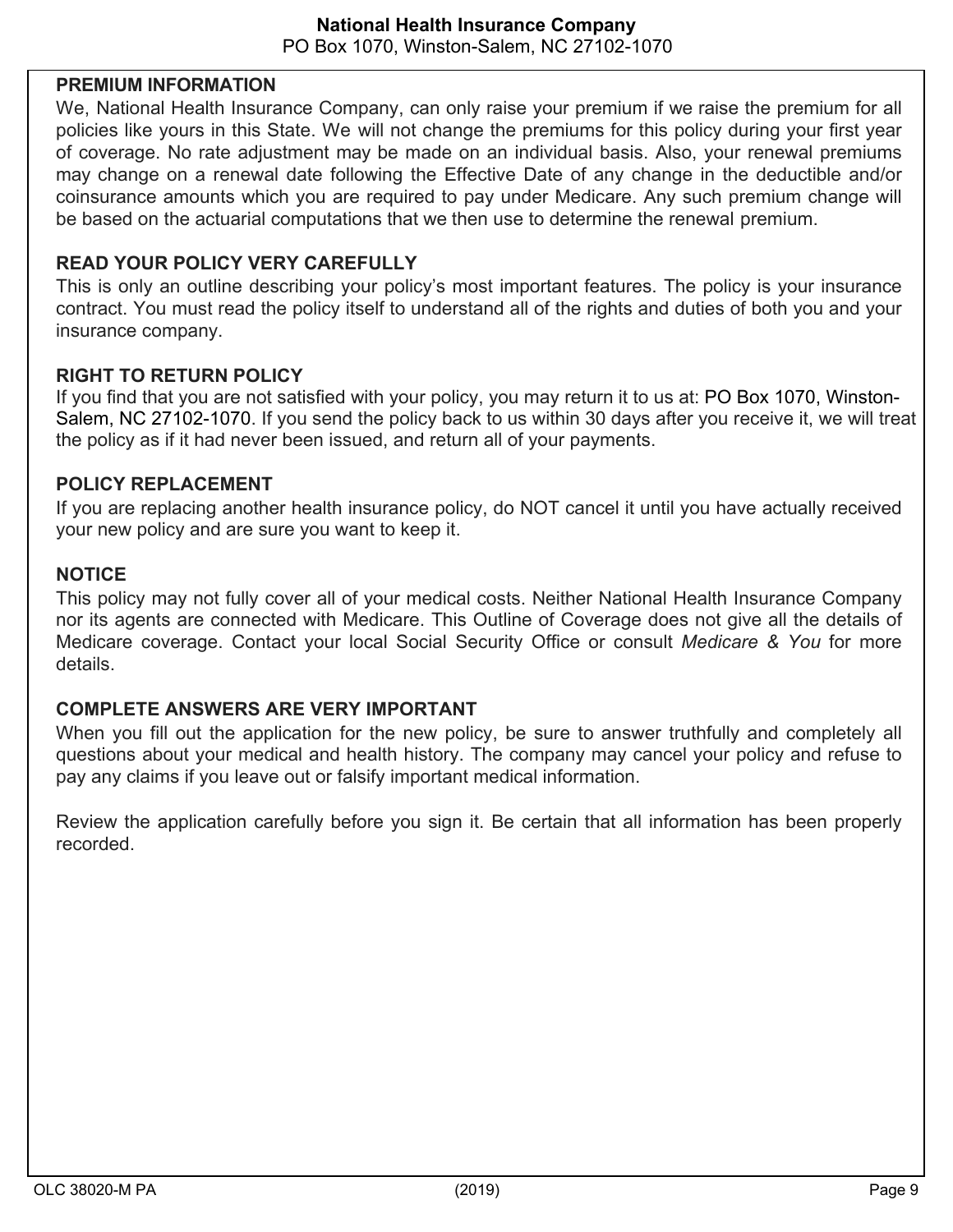## **PLAN A MEDICARE (PART A) - HOSPITAL SERVICES - PER BENEFIT PERIOD**

\* *A benefit period begins on the first day you receive service as an inpatient in a hospital and ends after you have been out of the hospital and have not received skilled care in any other facility for 60 days in a row.*

| <b>SERVICES</b>                                                                                                                                                                                                                     | <b>MEDICARE PAYS</b>                                                                                | <b>PLAN PAYS</b>                      | <b>YOU PAY</b>             |
|-------------------------------------------------------------------------------------------------------------------------------------------------------------------------------------------------------------------------------------|-----------------------------------------------------------------------------------------------------|---------------------------------------|----------------------------|
| <b>HOSPITALIZATION*</b><br>Semiprivate room and board, general nursing<br>and miscellaneous services and supplies                                                                                                                   |                                                                                                     |                                       |                            |
| First 60 days                                                                                                                                                                                                                       | All but \$1484                                                                                      | \$0                                   | \$1484 (Part A deductible) |
| 61st thru 90th day                                                                                                                                                                                                                  | All but \$371 a day                                                                                 | \$371 a day                           | \$0                        |
| 91st day and after<br>-While using 60 lifetime reserve days                                                                                                                                                                         | All but \$742 a day                                                                                 | \$742 a day                           | \$0                        |
| Once lifetime reserve days are used:                                                                                                                                                                                                |                                                                                                     |                                       |                            |
| -Additional 365 days                                                                                                                                                                                                                | \$0                                                                                                 | 100% of Medicare<br>eligible expenses | $$0***$                    |
| -Beyond the additional 365 days                                                                                                                                                                                                     | \$0                                                                                                 | \$0                                   | All costs                  |
| <b>SKILLED NURSING FACILITY CARE*</b><br>You must meet Medicare's requirements,<br>including having been in a hospital for at least 3<br>days and entered a Medicare-approved facility<br>within 30 days after leaving the hospital |                                                                                                     |                                       |                            |
| First 20 days                                                                                                                                                                                                                       | All approved amounts                                                                                | \$0                                   | \$0                        |
| 21st thru 100th day                                                                                                                                                                                                                 | All but \$185.50 a day                                                                              | \$0                                   | Up to \$185.50 a day       |
| 101st day and after                                                                                                                                                                                                                 | \$0                                                                                                 | \$0                                   | All costs                  |
| <b>BLOOD</b>                                                                                                                                                                                                                        |                                                                                                     |                                       |                            |
| First 3 pints                                                                                                                                                                                                                       | \$0                                                                                                 | 3 pints                               | \$0                        |
| <b>Additional amounts</b>                                                                                                                                                                                                           | 100%                                                                                                | \$0                                   | \$0                        |
| <b>HOSPICE CARE</b>                                                                                                                                                                                                                 |                                                                                                     |                                       |                            |
| You must meet Medicare's requirements,<br>including a doctor's certification of terminal illness                                                                                                                                    | All but very limited<br>copayment/coinsurance<br>for outpatient drugs and<br>inpatient respitecare. | Medicare<br>copayment/coinsurance     | \$0                        |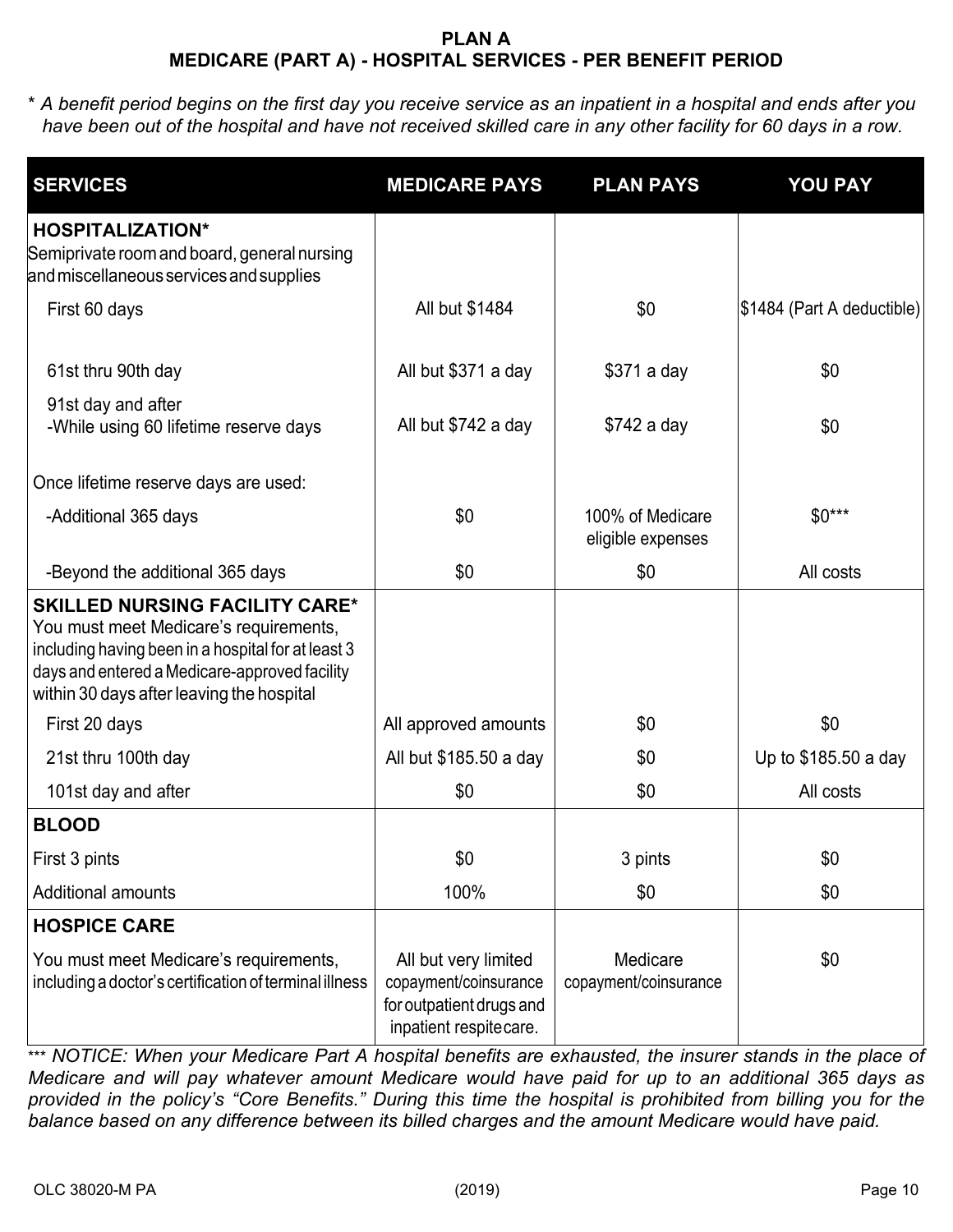### **PLAN A (continued) MEDICARE (Part B) - MEDICAL SERVICES -PER CALENDAR YEAR**

| <b>SERVICES</b>                                                                                                                                                                                                                                                        | <b>MEDICARE PAYS</b> | <b>PLAN PAYS</b> | <b>YOU PAY</b>            |
|------------------------------------------------------------------------------------------------------------------------------------------------------------------------------------------------------------------------------------------------------------------------|----------------------|------------------|---------------------------|
| <b>MEDICAL EXPENSES-IN OR OUT OF THE</b><br>HOSPITAL AND OUTPATIENT TREATMENT,<br>such as Physician's services, inpatient and<br>outpatient medical and surgical services and<br>supplies, physical and speech therapy,<br>diagnostictests, durable medical equipment, |                      |                  |                           |
| First \$203 of Medicare Approved Amounts**                                                                                                                                                                                                                             | \$0                  | \$0              | \$203 (Part B Deductible) |
| Remainder of Medicare Approved Amounts                                                                                                                                                                                                                                 | Generally 80%        | Generally 20%    | \$0                       |
| Part B Excess Charges<br>(Above Medicare Approved Amounts)                                                                                                                                                                                                             | \$0                  | \$0              | All costs                 |
| <b>BLOOD</b>                                                                                                                                                                                                                                                           |                      |                  |                           |
| First 3 pints                                                                                                                                                                                                                                                          | \$0                  | All costs        | \$0                       |
| Next \$203 of Medicare Approved Amounts**                                                                                                                                                                                                                              | \$0                  | \$0              | \$203 (Part B Deductible) |
| Remainder of Medicare Approved Amounts                                                                                                                                                                                                                                 | 80%                  | 20%              | \$0                       |
| <b>CLINICAL LABORATORY SERVICES -</b>                                                                                                                                                                                                                                  |                      |                  |                           |
| <b>TESTS FOR DIAGNOSTIC SERVICES</b>                                                                                                                                                                                                                                   | 100%                 | \$0              | \$0                       |
|                                                                                                                                                                                                                                                                        | Part A & B           |                  |                           |
| <b>HOME HEALTH CARE</b><br><b>MEDICARE APPROVED SERVICES</b>                                                                                                                                                                                                           |                      |                  |                           |
| - Medically necessary skilled care services and<br>medical supplies                                                                                                                                                                                                    | 100%                 | \$0              | \$0                       |
| - Durable medical equipment<br>First\$203 of Medicare Approved Amounts**                                                                                                                                                                                               | \$0                  | \$0              | \$203 (Part B Deductible) |
| <b>Remainder of Medicare Approved Amounts</b>                                                                                                                                                                                                                          | 80%                  | 20%              | \$0                       |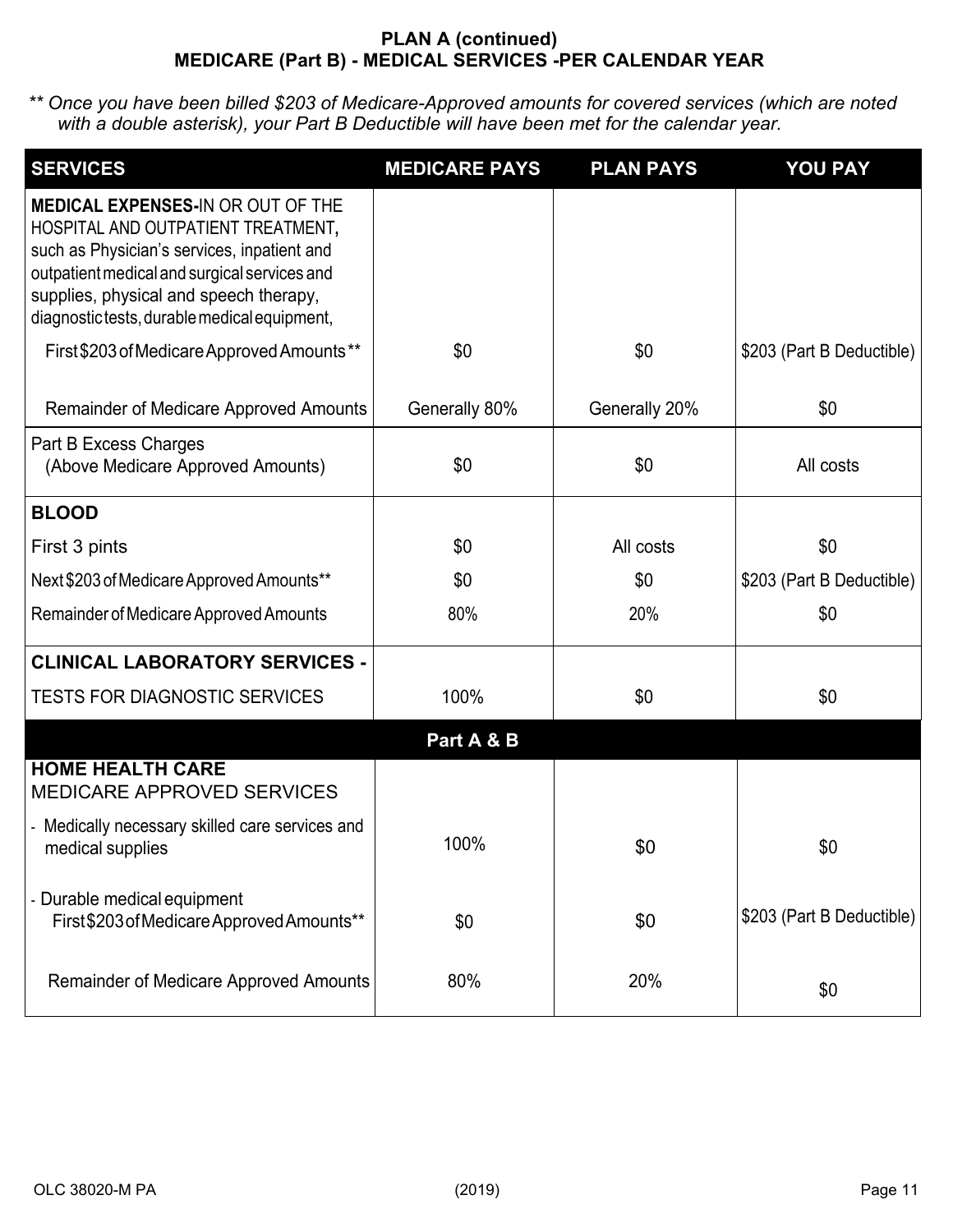### **PLAN B MEDICARE (PART A) - HOSPITAL SERVICES - PER BENEFIT PERIOD**

\* *A benefit period begins on the first day you receive service as an inpatient in a hospital and ends after you have been out of the hospital and have not received skilled care in any other facility for 60 days in a row.*

| <b>SERVICES</b>                                                                                                                                                                                                                     | <b>MEDICARE PAYS</b>                                                                                | <b>PLAN PAYS</b>                      | <b>YOU PAY</b>       |
|-------------------------------------------------------------------------------------------------------------------------------------------------------------------------------------------------------------------------------------|-----------------------------------------------------------------------------------------------------|---------------------------------------|----------------------|
| <b>HOSPITALIZATION*</b><br>Semiprivate room and board, general nursing<br>and miscellaneous services and supplies                                                                                                                   |                                                                                                     |                                       |                      |
| First 60 days                                                                                                                                                                                                                       | All but \$1484                                                                                      | \$1484 (Part A deductible)            | \$0                  |
| 61st thru 90th day                                                                                                                                                                                                                  | All but \$371 a day                                                                                 | \$371 a day                           | \$0                  |
| 91st day and after<br>-While using 60 lifetime reserve days                                                                                                                                                                         | All but \$742 a day                                                                                 | \$742 a day                           | \$0                  |
| Once lifetime reserve days are used:                                                                                                                                                                                                |                                                                                                     |                                       |                      |
| -Additional 365 days                                                                                                                                                                                                                | \$0                                                                                                 | 100% of Medicare eligible<br>expenses | $$0***$              |
| -Beyond the additional 365 days                                                                                                                                                                                                     | \$0                                                                                                 | \$0                                   | All costs            |
| <b>SKILLED NURSING FACILITY CARE*</b><br>You must meet Medicare's requirements,<br>including having been in a hospital for at least 3<br>days and entered a Medicare-approved facility<br>within 30 days after leaving the hospital |                                                                                                     |                                       |                      |
| First 20 days                                                                                                                                                                                                                       | All approved amounts                                                                                | \$0                                   | \$0                  |
| 21st thru 100th day                                                                                                                                                                                                                 | All but \$185.50 a day                                                                              | \$0                                   | Up to \$185.50 a day |
| 101st day and after                                                                                                                                                                                                                 | \$0                                                                                                 | \$0                                   | All costs            |
| <b>BLOOD</b>                                                                                                                                                                                                                        |                                                                                                     |                                       |                      |
| First 3 pints                                                                                                                                                                                                                       | \$0                                                                                                 | 3 pints                               | \$0                  |
| <b>Additional amounts</b>                                                                                                                                                                                                           | 100%                                                                                                | \$0                                   | \$0                  |
| <b>HOSPICE CARE</b>                                                                                                                                                                                                                 |                                                                                                     |                                       |                      |
| You must meet Medicare's requirements,<br>including a doctor's certification of terminal illness                                                                                                                                    | All but very limited<br>copayment/coinsurance<br>for outpatient drugs and<br>inpatient respitecare. | Medicare<br>copayment/coinsurance     | \$0                  |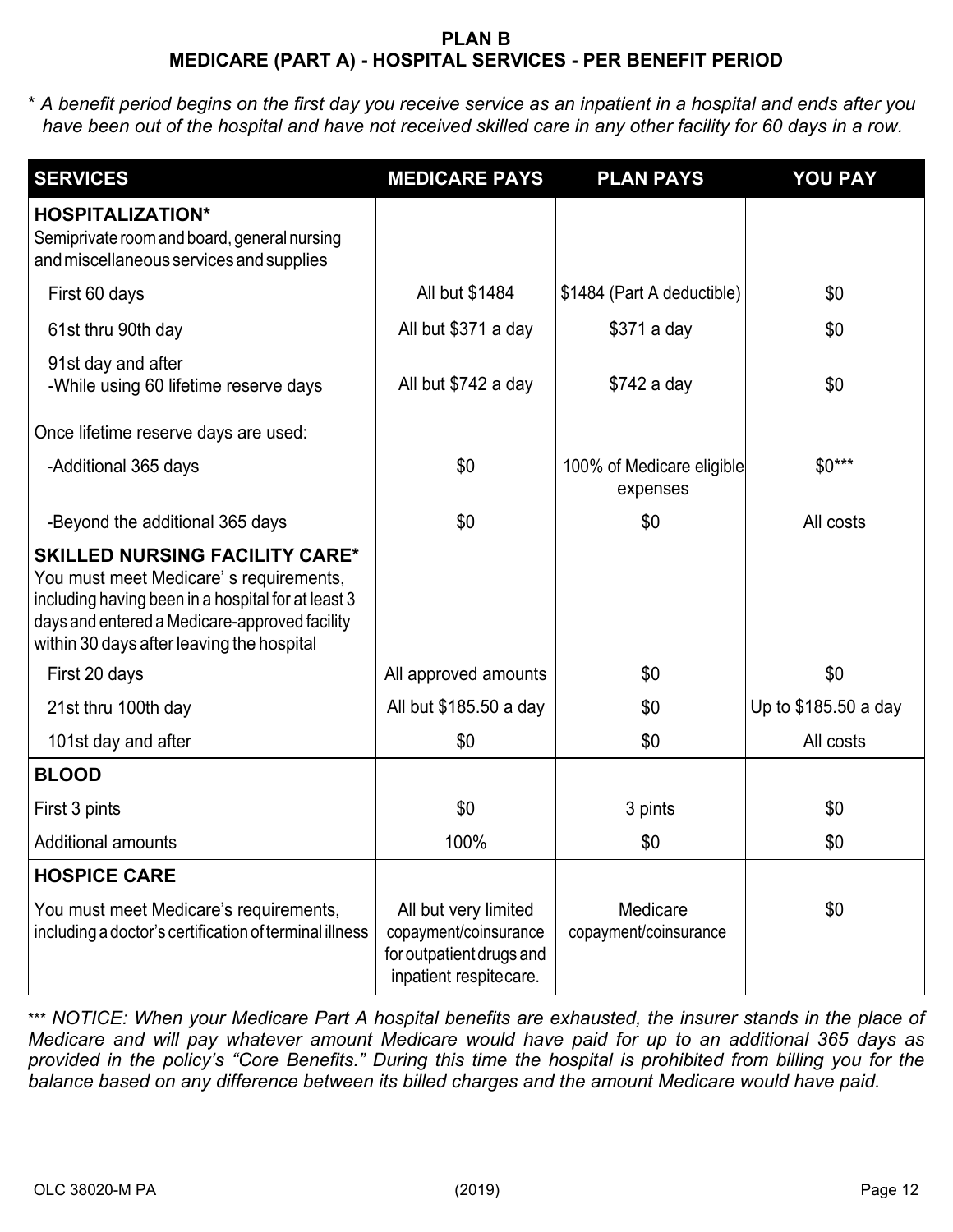### **PLAN B (continued) MEDICARE (Part B) - MEDICAL SERVICES -PER CALENDAR YEAR**

| <b>SERVICES</b>                                                                                                                                                                                                                                                        | <b>MEDICARE PAYS</b> | <b>PLAN PAYS</b> | <b>YOU PAY</b>            |
|------------------------------------------------------------------------------------------------------------------------------------------------------------------------------------------------------------------------------------------------------------------------|----------------------|------------------|---------------------------|
| <b>MEDICAL EXPENSES-IN OR OUT OF THE</b><br>HOSPITAL AND OUTPATIENT TREATMENT,<br>such as Physician's services, inpatient and<br>outpatient medical and surgical services and<br>supplies, physical and speech therapy,<br>diagnostictests, durable medical equipment, |                      |                  |                           |
| First \$203 of Medicare Approved Amounts**                                                                                                                                                                                                                             | \$0                  | \$0              | \$203 (Part B Deductible) |
| Remainder of Medicare Approved Amounts                                                                                                                                                                                                                                 | Generally 80%        | Generally 20%    | \$0                       |
| Part B Excess Charges<br>(Above Medicare Approved Amounts)                                                                                                                                                                                                             | \$0                  | \$0              | All costs                 |
| <b>BLOOD</b>                                                                                                                                                                                                                                                           |                      |                  |                           |
| First 3 pints                                                                                                                                                                                                                                                          | \$0                  | All costs        | \$0                       |
| Next \$203 of Medicare Approved Amounts**                                                                                                                                                                                                                              | \$0                  | \$0              | \$203 (Part B Deductible) |
| Remainder of Medicare Approved Amounts                                                                                                                                                                                                                                 | 80%                  | 20%              | \$0                       |
| <b>CLINICAL LABORATORY SERVICES -</b>                                                                                                                                                                                                                                  |                      |                  |                           |
| <b>TESTS FOR DIAGNOSTIC SERVICES</b>                                                                                                                                                                                                                                   | 100%                 | \$0              | \$0                       |
|                                                                                                                                                                                                                                                                        | Part A & B           |                  |                           |
| <b>HOME HEALTH CARE</b><br><b>MEDICARE APPROVED SERVICES</b>                                                                                                                                                                                                           |                      |                  |                           |
| - Medically necessary skilled care services and<br>medical supplies                                                                                                                                                                                                    | 100%                 | \$0              | \$0                       |
| - Durable medical equipment<br>First\$203 of Medicare Approved Amounts**                                                                                                                                                                                               | \$0                  | \$0              | \$203 (Part B Deductible) |
| Remainder of Medicare Approved Amounts                                                                                                                                                                                                                                 | 80%                  | 20%              | \$0                       |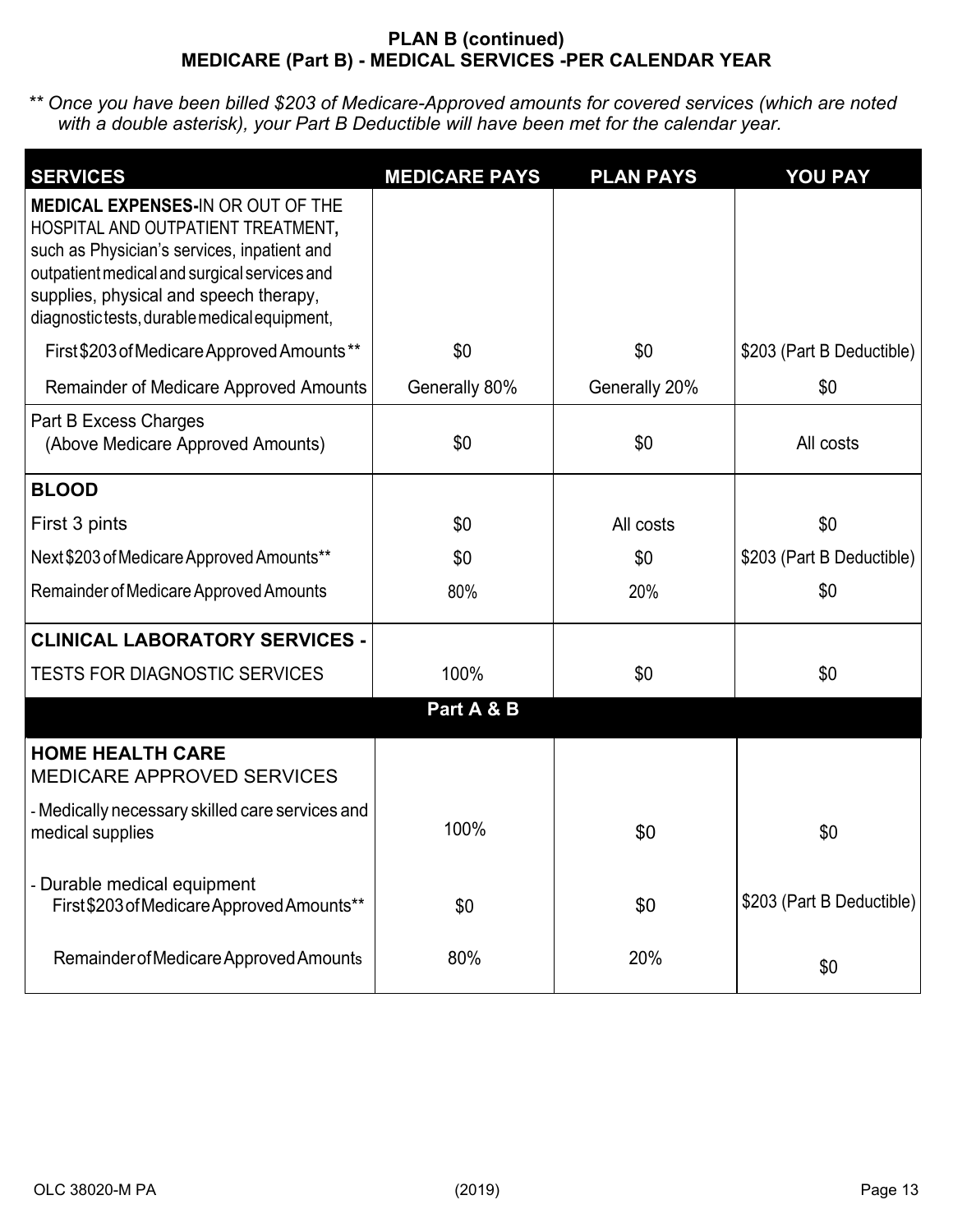# **PLAN F or HIGH DEDUCTIBLE F MEDICARE (PART A) - HOSPITAL SERVICES - PER BENEFIT PERIOD**

\* *A benefit period begins on the first day you receive service as an inpatient in a hospital and ends after you have been out of the hospital and have not received skilled care in any other facility for 60 days in a row.*

*\*\*This high deductible plan pays the same benefits as Plan F after you have paid a calendar year \$2370 deductible. Benefits from the high deductible plan F will not begin until out-of-pocket expenses are \$2370. Out-of-pocket expenses for this deductible are expenses that would ordinarily be paid by the policy. This includes the Medicare deductible for Part A and Part B, but does not include the plan's separate foreign travel emergency deductible.*

| <b>SERVICES</b>                                                                                                                                                                                                                     | <b>MEDICARE PAYS</b>                                                                                | <b>AFTER YOU PAY</b><br>\$2370<br><b>DEDUCTIBLE,**</b> | <b>YOU PAY</b> |
|-------------------------------------------------------------------------------------------------------------------------------------------------------------------------------------------------------------------------------------|-----------------------------------------------------------------------------------------------------|--------------------------------------------------------|----------------|
|                                                                                                                                                                                                                                     |                                                                                                     | <b>PLAN PAYS</b>                                       |                |
| <b>HOSPITALIZATION*</b><br>Semiprivate room and board, general nursing<br>and miscellaneous services and supplies                                                                                                                   |                                                                                                     |                                                        |                |
| First 60 days                                                                                                                                                                                                                       | All but \$1484                                                                                      | \$1484 (Part A deductible)                             | \$0            |
| 61st thru 90th day                                                                                                                                                                                                                  | All but \$371 a day                                                                                 | \$371 a day                                            | \$0            |
| 91st day and after<br>-While using 60 lifetime reserve days                                                                                                                                                                         | All but \$742 a day                                                                                 | \$742 a day                                            | \$0            |
| Once lifetime reserve days are used:                                                                                                                                                                                                |                                                                                                     |                                                        |                |
| -Additional 365 days                                                                                                                                                                                                                | \$0                                                                                                 | 100% of Medicare eligible<br>expenses                  | $$0***$        |
| -Beyond the additional 365 days                                                                                                                                                                                                     | \$0                                                                                                 | \$0                                                    | All costs      |
| <b>SKILLED NURSING FACILITY CARE*</b><br>You must meet Medicare's requirements,<br>including having been in a hospital for at least 3<br>days and entered a Medicare-approved facility<br>within 30 days after leaving the hospital |                                                                                                     |                                                        |                |
| First 20 days                                                                                                                                                                                                                       | All approved amounts                                                                                | \$0                                                    | \$0            |
| 21st thru 100th day                                                                                                                                                                                                                 | All but \$185.50 a day                                                                              | Up to \$185.50 a day                                   | \$0            |
| 101st day and after                                                                                                                                                                                                                 | \$0                                                                                                 | \$0                                                    | All costs      |
| <b>BLOOD</b>                                                                                                                                                                                                                        |                                                                                                     |                                                        |                |
| First 3 pints                                                                                                                                                                                                                       | \$0                                                                                                 | 3 pints                                                | \$0            |
| <b>Additional amounts</b>                                                                                                                                                                                                           | 100%                                                                                                | \$0                                                    | \$0            |
| <b>HOSPICE CARE</b>                                                                                                                                                                                                                 |                                                                                                     |                                                        |                |
| You must meet Medicare's requirements,<br>including a doctor's certification of terminal illness                                                                                                                                    | All but very limited<br>copayment/coinsurance<br>for outpatient drugs and<br>inpatient respitecare. | Medicare<br>copayment/coinsurance                      | \$0            |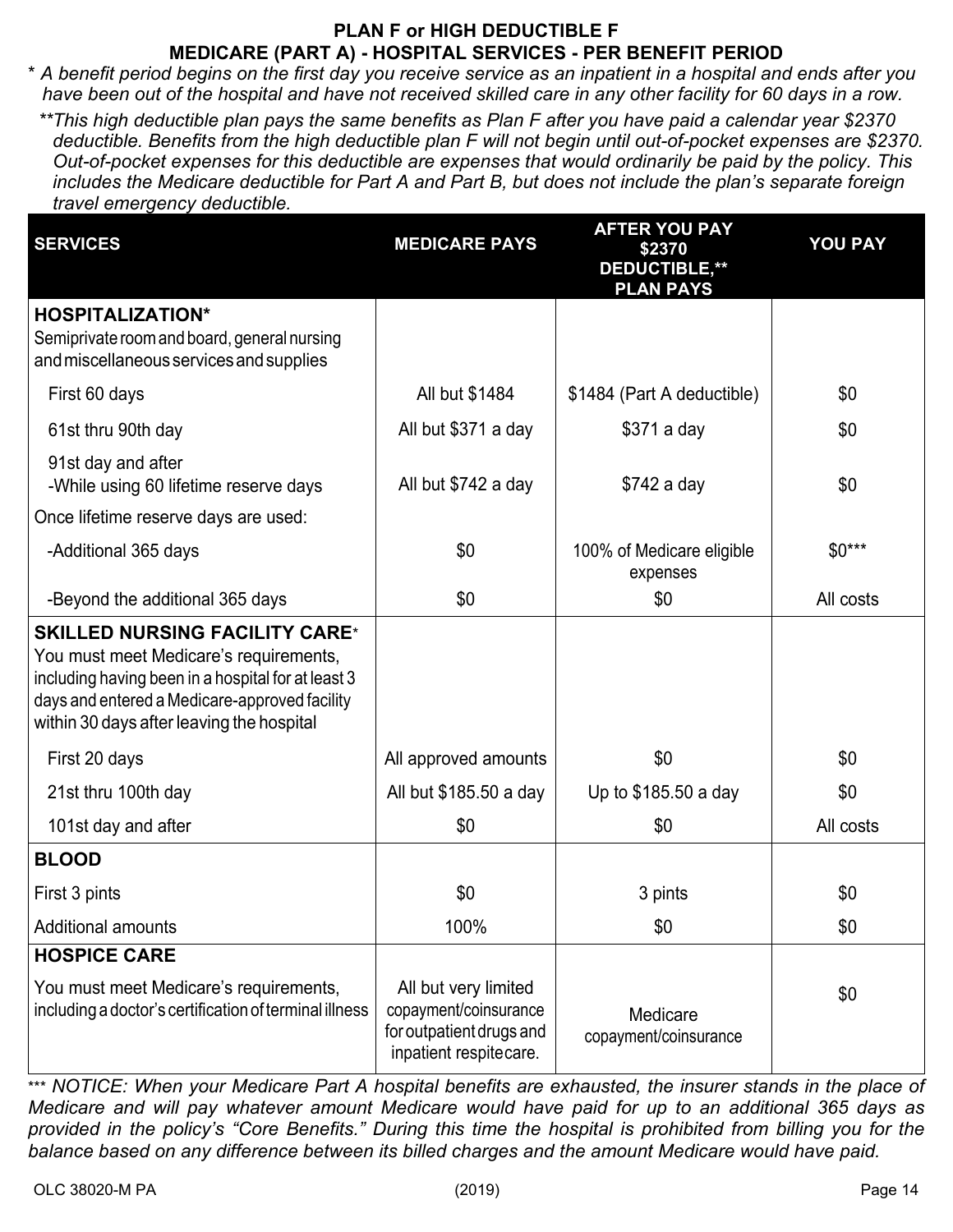## **PLAN F or HIGH DEDUCTIBLE F (continued) MEDICARE (Part B) - MEDICAL SERVICES -PER CALENDAR YEAR**

*\*\* Once you have been billed \$203 of Medicare-Approved amounts for covered services (which are noted with a double asterisk), your Part B Deductible will have been met for the calendar year.*

*\*\*This high deductible plan pays the same benefits as Plan F after you have paid a calendar year \$2370 deductible. Benefits from the high deductible plan F will not begin until out-of-pocket expenses are \$2370. Out-of-pocket expenses for this deductible are expenses that would ordinarily be paid by the policy. This includes the Medicare deductible for Part A and Part B, but does not include the plan's separate foreign travel emergency deductible.*

| <b>SERVICES</b>                                 | <b>MEDICARE PAYS</b>                            | <b>AFTER YOU PAY</b><br>\$2370 DEDUCTIBLE,**<br><b>PLAN PAYS</b> | <b>YOU PAY</b>    |
|-------------------------------------------------|-------------------------------------------------|------------------------------------------------------------------|-------------------|
| <b>MEDICAL EXPENSES-IN OR OUT OF</b>            |                                                 |                                                                  |                   |
| THE HOSPITAL AND OUTPATIENT                     |                                                 |                                                                  |                   |
| TREATMENT, such as Physician's services,        |                                                 |                                                                  |                   |
| inpatient and outpatient medical and surgical   |                                                 |                                                                  |                   |
| services and supplies, physical and speech      |                                                 |                                                                  |                   |
| therapy, diagnostic tests, durable medical      |                                                 |                                                                  |                   |
| equipment,                                      |                                                 |                                                                  |                   |
| First \$203 of Medicare Approved Amounts**      | \$0                                             | \$203 (Part B Deductible)                                        | \$0               |
| Remainder of Medicare Approved Amounts          | Generally 80%                                   | Generally 20%                                                    | \$0               |
| Part B Excess Charges                           |                                                 |                                                                  |                   |
| (Above Medicare Approved Amounts)               | \$0                                             | 100%                                                             | \$0               |
| <b>BLOOD</b>                                    |                                                 |                                                                  |                   |
| First 3 pints                                   | \$0                                             | All costs                                                        | \$0               |
| Next \$203 of Medicare Approved Amounts**       | \$0                                             | \$203 (Part B Deductible)                                        | \$0               |
| Remainder of Medicare Approved Amounts          | 80%                                             | 20%                                                              | \$0               |
| <b>CLINICAL LABORATORY SERVICES -</b>           |                                                 |                                                                  |                   |
| <b>TESTS FOR DIAGNOSTIC SERVICES</b>            | 100%                                            | \$0                                                              | \$0               |
|                                                 | Part A & B                                      |                                                                  |                   |
| <b>HOME HEALTH CARE</b>                         |                                                 |                                                                  |                   |
| <b>MEDICARE APPROVED SERVICES</b>               |                                                 |                                                                  |                   |
| - Medically necessary skilled care services and |                                                 |                                                                  |                   |
| medical supplies                                | 100%                                            | \$0                                                              | \$0               |
| - Durable medical equipment                     |                                                 |                                                                  | \$0               |
| First \$203 of Medicare Approved Amounts**      | \$0                                             | \$203 (Part B Deductible)                                        |                   |
| Remainder of Medicare Approved Amounts          | 80%                                             | 20%                                                              | \$0               |
|                                                 | <b>Other Benefits - Not Covered by Medicare</b> |                                                                  |                   |
| <b>FOREIGN TRAVEL - NOT COVERED</b>             |                                                 |                                                                  |                   |
| BY MEDICARE, Medically necessary                |                                                 |                                                                  |                   |
| emergency care services beginning during the    |                                                 |                                                                  |                   |
| first 60 days of each trip outside the USA      |                                                 |                                                                  |                   |
| First \$250 each calendar year                  | \$0                                             | \$0                                                              | \$250             |
| <b>Remainder of Charges</b>                     | \$0                                             | 80% to a lifetime                                                | 20% and amounts   |
|                                                 |                                                 | maximum benefit of                                               | over the \$50,000 |
|                                                 |                                                 | \$50,000                                                         | lifetime maximum  |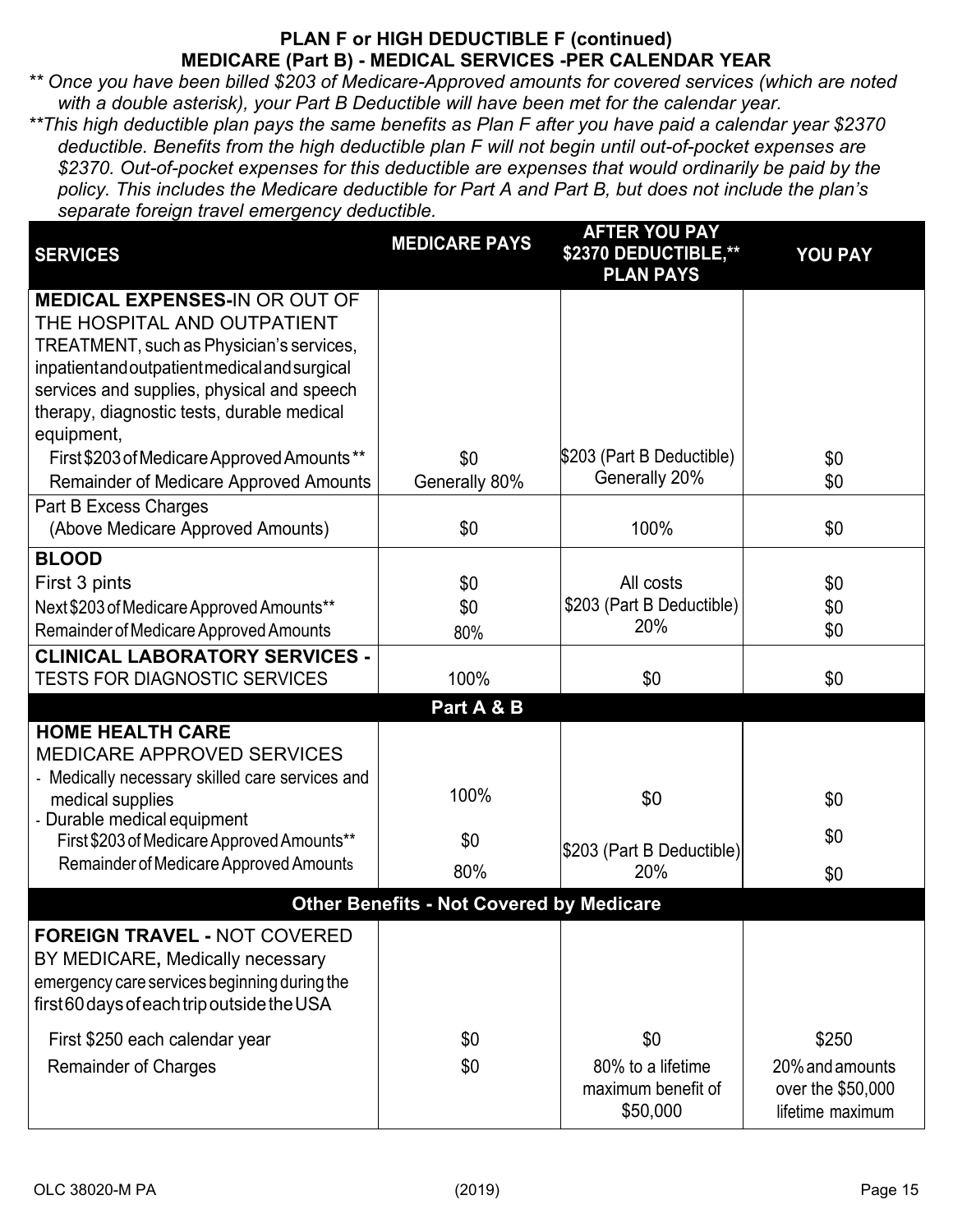## **PLAN G MEDICARE (PART A) - HOSPITAL SERVICES - PER BENEFIT PERIOD**

\* *A benefit period begins on the first day you receive service as an inpatient in a hospital and ends after you have been out of the hospital and have not received skilled care in any other facility for 60 days in a row.*

| <b>SERVICES</b>                                                                                                                                                                                                                     | <b>MEDICARE PAYS</b>                                                                                        | <b>PLAN PAYS</b>                      | <b>YOU PAY</b> |
|-------------------------------------------------------------------------------------------------------------------------------------------------------------------------------------------------------------------------------------|-------------------------------------------------------------------------------------------------------------|---------------------------------------|----------------|
| <b>HOSPITALIZATION*</b><br>Semiprivate room and board, general nursing<br>and miscellaneous services and supplies                                                                                                                   |                                                                                                             |                                       |                |
| First 60 days                                                                                                                                                                                                                       | All but \$1484                                                                                              | \$1484 (Part A deductible)            | \$0            |
| 61st thru 90th day                                                                                                                                                                                                                  | All but \$371 a day                                                                                         | \$371 a day                           | \$0            |
| 91st day and after<br>-While using 60 lifetime reserve days                                                                                                                                                                         | All but \$742 a day                                                                                         | \$742 a day                           | \$0            |
| Once lifetime reserve days are used:                                                                                                                                                                                                |                                                                                                             |                                       |                |
| -Additional 365 days                                                                                                                                                                                                                | \$0                                                                                                         | 100% of Medicare<br>eligible expenses | $$0***$        |
| -Beyond the additional 365 days                                                                                                                                                                                                     | \$0                                                                                                         | \$0                                   | All costs      |
| <b>SKILLED NURSING FACILITY CARE*</b><br>You must meet Medicare's requirements,<br>including having been in a hospital for at least 3<br>days and entered a Medicare-approved facility<br>within 30 days after leaving the hospital |                                                                                                             |                                       |                |
| First 20 days                                                                                                                                                                                                                       | All approved amounts                                                                                        | \$0                                   | \$0            |
| 21st thru 100th day                                                                                                                                                                                                                 | All but \$185.50 a day                                                                                      | Up to \$185.50 a day                  | \$0            |
| 101st day and after                                                                                                                                                                                                                 | \$0                                                                                                         | \$0                                   | All costs      |
| <b>BLOOD</b>                                                                                                                                                                                                                        |                                                                                                             |                                       |                |
| First 3 pints                                                                                                                                                                                                                       | \$0                                                                                                         | 3 pints                               | \$0            |
| <b>Additional amounts</b>                                                                                                                                                                                                           | 100%                                                                                                        | \$0                                   | \$0            |
| <b>HOSPICE CARE</b>                                                                                                                                                                                                                 |                                                                                                             |                                       |                |
| You must meet Medicare's<br>requirements, including a doctor's<br>certification of terminal illness                                                                                                                                 | All but very limited<br>copayment/<br>coinsurance for<br>outpatient drugs<br>and inpatient<br>respite care. | Medicare<br>copayment/<br>coinsurance | \$0            |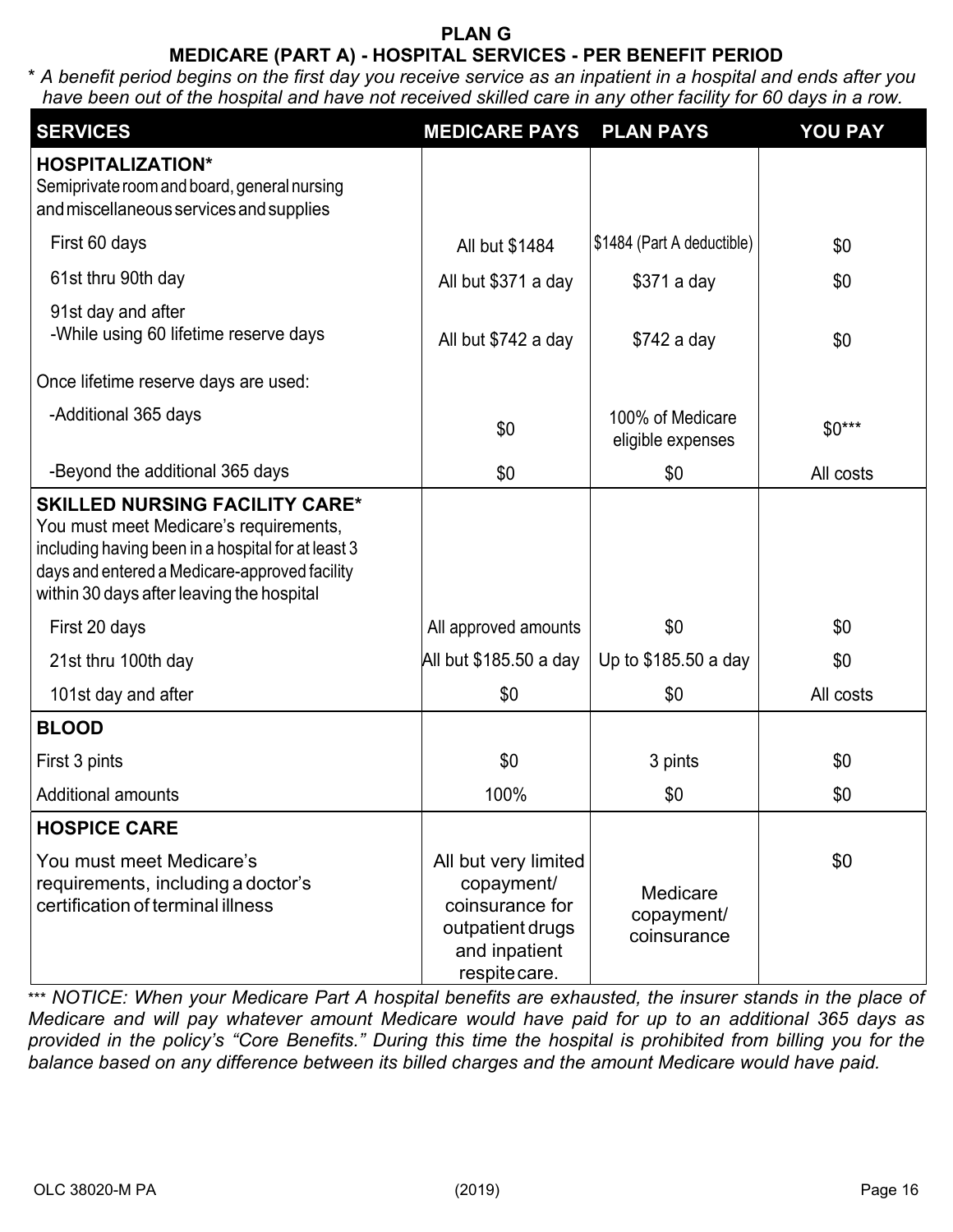## **PLAN G (continued) MEDICARE (Part B) - MEDICAL SERVICES -PER CALENDAR YEAR**

| <b>SERVICES</b>                                                                                                                                                                                                                                                            | <b>MEDICARE PAYS</b>                            | <b>PLAN PAYS</b>                                           | <b>YOU PAY</b>                                                    |
|----------------------------------------------------------------------------------------------------------------------------------------------------------------------------------------------------------------------------------------------------------------------------|-------------------------------------------------|------------------------------------------------------------|-------------------------------------------------------------------|
| <b>MEDICAL EXPENSES-IN OR OUT OF</b><br>THE HOSPITAL AND OUTPATIENT<br>TREATMENT, such as Physician's services,<br>inpatient and outpatient medical and surgical<br>services and supplies, physical and speech<br>therapy, diagnostic tests, durable medical<br>equipment, |                                                 |                                                            |                                                                   |
| First \$203 of Medicare Approved Amounts**                                                                                                                                                                                                                                 | \$0                                             | \$0                                                        | \$203 (Unless Part B)                                             |
| Remainder of Medicare Approved Amounts                                                                                                                                                                                                                                     | Generally 80%                                   | Generally 20%                                              | Deductible has been met)<br>\$0                                   |
| Part B Excess Charges<br>(Above Medicare Approved Amounts)                                                                                                                                                                                                                 | \$0                                             | 100%                                                       | \$0                                                               |
| <b>BLOOD</b>                                                                                                                                                                                                                                                               |                                                 |                                                            |                                                                   |
| First 3 pints                                                                                                                                                                                                                                                              | \$0                                             | All costs                                                  | \$0                                                               |
| Next \$203 of Medicare Approved Amounts**                                                                                                                                                                                                                                  | \$0                                             | \$0                                                        | \$203 (Unless Part B                                              |
| Remainder of Medicare Approved Amounts                                                                                                                                                                                                                                     | 80%                                             | 20%                                                        | Deductible has been met)<br>\$0                                   |
| <b>CLINICAL LABORATORY SERVICES -</b><br><b>TESTS FOR DIAGNOSTIC SERVICES</b>                                                                                                                                                                                              | 100%                                            | \$0                                                        | \$0                                                               |
|                                                                                                                                                                                                                                                                            | Part A & B                                      |                                                            |                                                                   |
| <b>HOME HEALTH CARE</b><br><b>MEDICARE APPROVED SERVICES</b>                                                                                                                                                                                                               |                                                 |                                                            |                                                                   |
| - Medically necessary skilled care services and<br>medical supplies                                                                                                                                                                                                        | 100%                                            | \$0                                                        | \$0                                                               |
| Durable medical equipment<br>First \$203 of Medicare Approved Amounts**                                                                                                                                                                                                    | \$0                                             | \$0                                                        | \$203 (Unless Part B<br>Deductible has been met)                  |
| Remainder of Medicare Approved Amounts                                                                                                                                                                                                                                     | 80%                                             | 20%                                                        | \$0                                                               |
|                                                                                                                                                                                                                                                                            | <b>Other Benefits - Not Covered by Medicare</b> |                                                            |                                                                   |
| <b>FOREIGN TRAVEL-NOT COVERED BY</b><br>MEDICARE,<br>Medically necessary emergency care services<br>beginning during the first 60 days of each trip<br>outside the USA<br>First \$250 each calendar year<br><b>Remainder of Charges</b>                                    | \$0<br>\$0                                      | \$0<br>80% to a lifetime<br>maximum benefit of<br>\$50,000 | \$250<br>20% and amounts<br>over the \$50,000<br>lifetime maximum |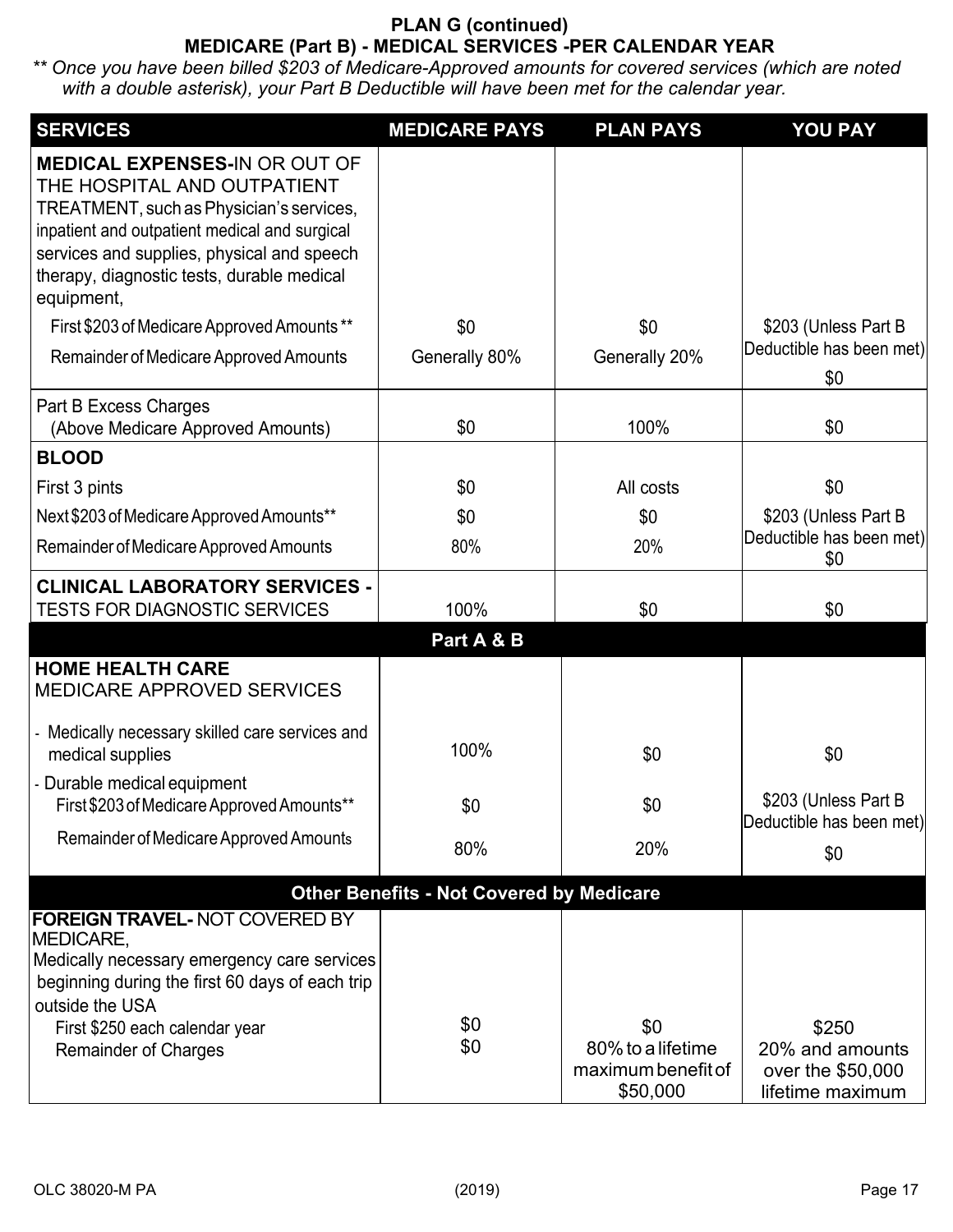### **PLAN N MEDICARE (PART A) - HOSPITAL SERVICES - PER BENEFIT PERIOD**

\* *A benefit period begins on the first day you receive service as an inpatient in a hospital and ends after you have been out of the hospital and have not received skilled care in any other facility for 60 days in a row.*

| <b>SERVICES</b>                                                                                                                                                                                                                     | <b>MEDICARE PAYS</b>                                                                                | <b>PLAN PAYS</b>                      | <b>YOU PAY</b> |
|-------------------------------------------------------------------------------------------------------------------------------------------------------------------------------------------------------------------------------------|-----------------------------------------------------------------------------------------------------|---------------------------------------|----------------|
| <b>HOSPITALIZATION*</b><br>Semiprivate room and board, general nursing<br>and miscellaneous services and supplies                                                                                                                   |                                                                                                     |                                       |                |
| First 60 days                                                                                                                                                                                                                       | All but \$1484                                                                                      | \$1484 (Part A deductible)            | \$0            |
| 61st thru 90th day                                                                                                                                                                                                                  | All but \$371 a day                                                                                 | \$371 a day                           | \$0            |
| 91st day and after<br>-While using 60 lifetime reserve days                                                                                                                                                                         | All but \$742 a day                                                                                 | \$742 a day                           | \$0            |
| Once lifetime reserve days are used:                                                                                                                                                                                                |                                                                                                     |                                       |                |
| -Additional 365 days                                                                                                                                                                                                                | \$0                                                                                                 | 100% of Medicare<br>eligible expenses | $$0***$        |
| -Beyond the additional 365 days                                                                                                                                                                                                     | \$0                                                                                                 | \$0                                   | All costs      |
| <b>SKILLED NURSING FACILITY CARE*</b><br>You must meet Medicare's requirements,<br>including having been in a hospital for at least 3<br>days and entered a Medicare-approved facility<br>within 30 days after leaving the hospital |                                                                                                     |                                       |                |
| First 20 days                                                                                                                                                                                                                       | All approved amounts                                                                                | \$0                                   | \$0            |
| 21st thru 100th day                                                                                                                                                                                                                 | All but \$185.50 a day                                                                              | Up to \$185.50 a day                  | \$0            |
| 101st day and after                                                                                                                                                                                                                 | \$0                                                                                                 | \$0                                   | All costs      |
| <b>BLOOD</b>                                                                                                                                                                                                                        |                                                                                                     |                                       |                |
| First 3 pints                                                                                                                                                                                                                       | \$0                                                                                                 | 3 pints                               | \$0            |
| <b>Additional amounts</b>                                                                                                                                                                                                           | 100%                                                                                                | \$0                                   | \$0            |
| <b>HOSPICE CARE</b>                                                                                                                                                                                                                 |                                                                                                     |                                       |                |
| You must meet Medicare's requirements,<br>including a doctor's certification of terminal illness                                                                                                                                    | All but very limited<br>copayment/coinsurance<br>for outpatient drugs and<br>inpatient respitecare. | Medicare<br>copayment/coinsurance     | \$0            |